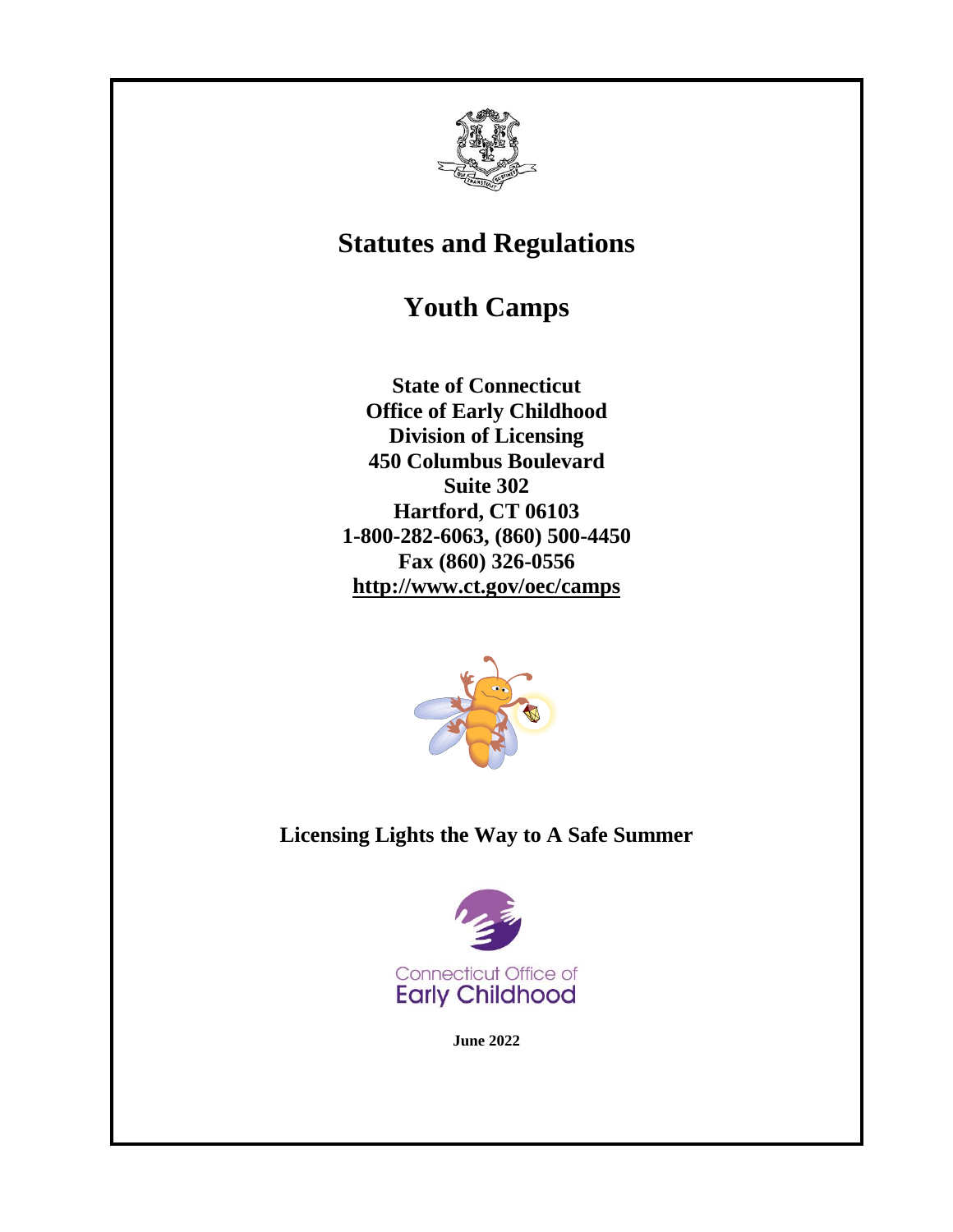#### **Connecticut General Statutes-Revised to January 1, 2021**

**Statutes are revised to January 1 of odd numbered years and therefore should be read in conjunction with Public Acts that have been enacted since the last revision date. A list of recently enacted Public Acts that directly impact the youth camp licensure program can be found at www.ct.gov/oec/camps under Statutes and Regulations.**

#### **Sec. 19a-420. (Formerly Sec. 19-539). Definitions.** As used in this chapter:

(1) "Youth camp" means any regularly scheduled program or organized group activity advertised as a camp or operated only during school vacations or on weekends by a person, partnership, corporation, association, the state or a municipal agency for recreational or educational purposes and accommodating for profit or under philanthropic or charitable auspices five or more children, who are at least three years of age and under sixteen years of age, who are (A) not bona fide personal guests in the private home of an individual, and (B) living apart from their relatives, parents or legal guardian, for a period of three days or more per week or portions of three or more days per week, provided any such relative, parent or guardian who is an employee of such camp shall not be considered to be in the position of loco parentis to such employee's child for the purposes of this chapter, but does not include (i) classroom-based summer instructional programs operated by any person, provided no activities that may pose a health risk or hazard to participating children are conducted at such programs, (ii) public schools, or private schools in compliance with section 10-188 and approved by the State Board of Education or accredited by an accrediting agency recognized by the State Board of Education, which operate a summer educational program, (iii) licensed child care centers, or (iv) drop-in programs for children who are at least six years of age administered by a nationally chartered boys' and girls' club;

(2) "Resident camp" means any youth camp which is established, conducted or maintained on any parcel or parcels of land on which there are located dwelling units or buildings intended to accommodate five or more children who are at least three years of age and under sixteen years of age for at least seventy-two consecutive hours and in which the campers attending such camps eat and sleep;

(3) "Day camp" means any youth camp which is established, conducted or maintained on any parcel or parcels of land on which there are located dwelling units or buildings intended to accommodate five or more children who are at least three years of age and under sixteen years of age during daylight hours for at least three days a week with the campers eating and sleeping at home, except for one meal per day, but does not include programs operated by a municipal agency;

(4) "Person" means the state or any municipal agency, individual, partnership, association, organization, limited liability company or corporation;

- (5) "Commissioner" means the Commissioner of Early Childhood; and
- (6) "Office" means the Office of Early Childhood.

**Sec. 19a-421. (Formerly Sec. 19-540). License required. Qualifications. Duration of validity. Fees.** No person shall establish, conduct or maintain a youth camp without a license issued by the office. Applications for such license shall be made in writing at least thirty days prior to the opening of the youth camp on forms provided and in accordance with procedures established by the commissioner and shall be accompanied by a fee of eight hundred fifteen dollars or, if the applicant is a nonprofit, nonstock corporation or association, a fee of three hundred fifteen dollars or, if the applicant is a day camp affiliated with a nonprofit organization, for no more than five days duration and for which labor and materials are donated, no fee. All such licenses shall be valid for a period of one year from the date of issuance unless surrendered for cancellation or suspended or revoked by the commissioner for violation of this chapter or any regulations adopted under section 19a-428 and shall be renewable upon payment of an eight-hundred-fifteen-dollar license fee or, if the licensee is a nonprofit, nonstock corporation or association, a three-hundred-fifteen-dollar license fee or, if the applicant is a day camp affiliated with a nonprofit organization, for no more than five days duration and for which labor and materials are donated, no fee.

**Sec. 19a-422. (Formerly Sec. 19-541). Requirements for licensing of camps. License to be displayed.** To be eligible for the issuance or renewal of a youth camp license pursuant to this chapter, the camp shall satisfy the following requirements: (1) The location of the camp shall be such as to provide adequate surface drainage and afford facilities for obtaining a good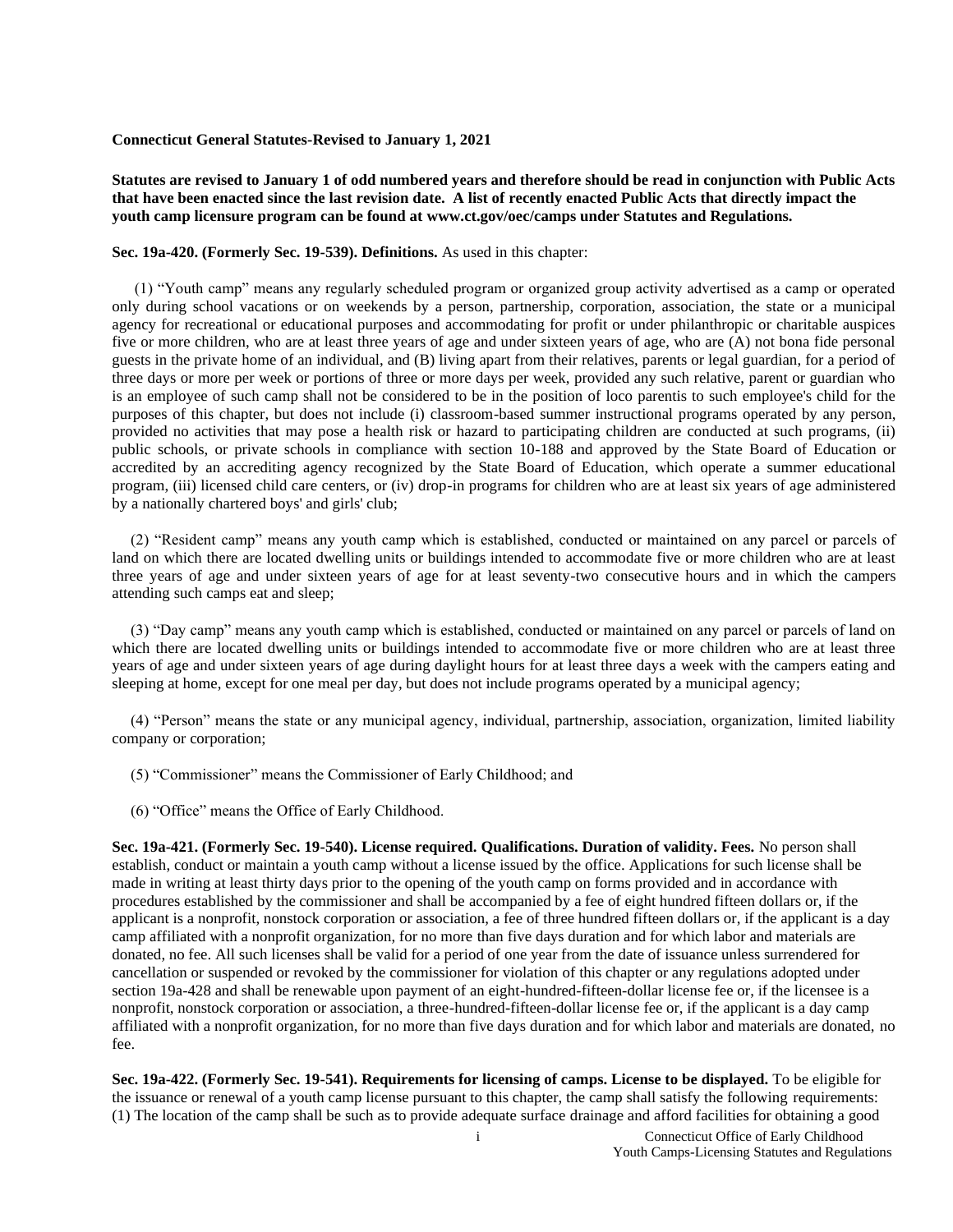water supply; (2) each dwelling unit, building and structure shall be maintained in good condition, suitable for the use to which it is put, and shall present no health or fire hazard as so certified by the office and the State Fire Marshal or local fire marshal, as indicated by a current fire marshal certificate dated within the past year and available on site when the youth camp is in operation; (3) there shall be an adequate and competent staff, which includes the camp director or assistant director, one of whom shall be on site at all times the camp is in operation, activities specialists, counselors and maintenance personnel, of good character and reputation; (4) prior to assuming responsibility for campers, staff shall be trained, at a minimum, on the camp's policies and procedures pertaining to behavioral management and supervision, emergency health and safety procedures and recognizing, preventing and reporting child abuse and neglect; (5) all hazardous activities, including, but not limited to, archery, aquatics, horseback riding and firearms instruction, shall be supervised by a qualified activities specialist who has adequate experience and training in such specialist's area of specialty; (6) the staff of a resident and nonresident camp shall at all times include an adult trained in the administration of first aid as required by the commissioner; (7) records of personal data for each camper shall be kept in any reasonable form the camp director may choose, and shall include (A) the camper's name, age and address, (B) the name, address and telephone number of the parents or guardian, (C) the dates of admission and discharge, and (D) such other information as the commissioner shall require. Any youth camp licensed under this chapter shall operate only as the type of camp authorized by such license. Such camps shall not advertise any service they are not equipped or licensed to offer. The license shall be posted in a conspicuous place at camp headquarters and failure to so post the license shall result in the presumption that the camp is being operated in violation of this chapter.

**Sec. 19a-423. (Formerly Sec. 19-542). Disciplinary actions. Due process and appeal procedures. No review of denial of initial license applications** (a) The commissioner may take any of the actions authorized under subsection (b) of this section if the youth camp licensee: (1) Is convicted of any offense involving moral turpitude, the record of conviction being conclusive evidence thereof; (2) is legally adjudicated insane or mentally incompetent, the record of such adjudication being conclusive evidence thereof; (3) uses any narcotic or any controlled drug, as defined in section 21a-240, to an extent or in a manner that such use impairs the licensee's ability to properly care for children; (4) fails to comply with the statutes and regulations for licensing youth camps; (5) furnishes or makes any misleading or any false statement or report to the office; (6) refuses to submit to the office any reports or refuses to make available to the office any records required by it in investigating the facility for licensing purposes; (7) fails or refuses to submit to an investigation or inspection by the office or to admit authorized representatives of the office at any reasonable time for the purpose of investigation, inspection or licensing; (8) fails to provide, maintain, equip and keep in safe and sanitary condition premises established for or used by the campers pursuant to minimum standards prescribed by the office or by ordinances or regulations applicable to the location of such facility; or (9) wilfully or deliberately violates any of the provisions of this chapter.

(b) The commissioner, after a contested case hearing held in accordance with the provisions of chapter 54, may take any of the following actions, singly or in combination, in any case in which the commissioner finds that there has been a substantial failure to comply with the requirements established under sections 19a-420 to 19a-428, inclusive, the Public Health Code or regulations adopted pursuant to section 19a-428: (1) Revoke a license; (2) suspend a license; (3) impose a civil penalty of not more than one hundred dollars per violation for each day of occurrence; (4) place a licensee on probationary status and require such licensee to report regularly to the office on the matters that are the basis of the probation; (5) restrict the acquisition of other facilities for a period of time set by the commissioner; or (6) impose limitations on a license.

(c) The commissioner shall notify the licensee, in writing, of the commissioner's intention to suspend or revoke the license or to impose a licensure action. The licensee may, if aggrieved by such intended action, make application for a hearing, in writing, over the licensee's signature to the commissioner. The licensee shall state in the application in plain language the reasons why the licensee claims to be aggrieved. The application shall be delivered to the commissioner not later than thirty days after the licensee's receipt of notification of the intended action.

(d) The commissioner shall hold a hearing not later than sixty days after receipt of such application and shall, at least ten days prior to the date of such hearing, mail a notice, giving the time and place of the hearing, to the licensee. The hearing may be conducted by the commissioner or by a hearing officer appointed by the commissioner, in writing. The licensee and the commissioner or hearing officer may issue subpoenas requiring the attendance of witnesses. The licensee shall be entitled to be represented by counsel and a transcript of the hearing shall be made. If the hearing is conducted by a hearing officer, the hearing officer shall state the hearing officer's findings and make a recommendation to the commissioner on the issue of revocation or suspension or the intended licensure action.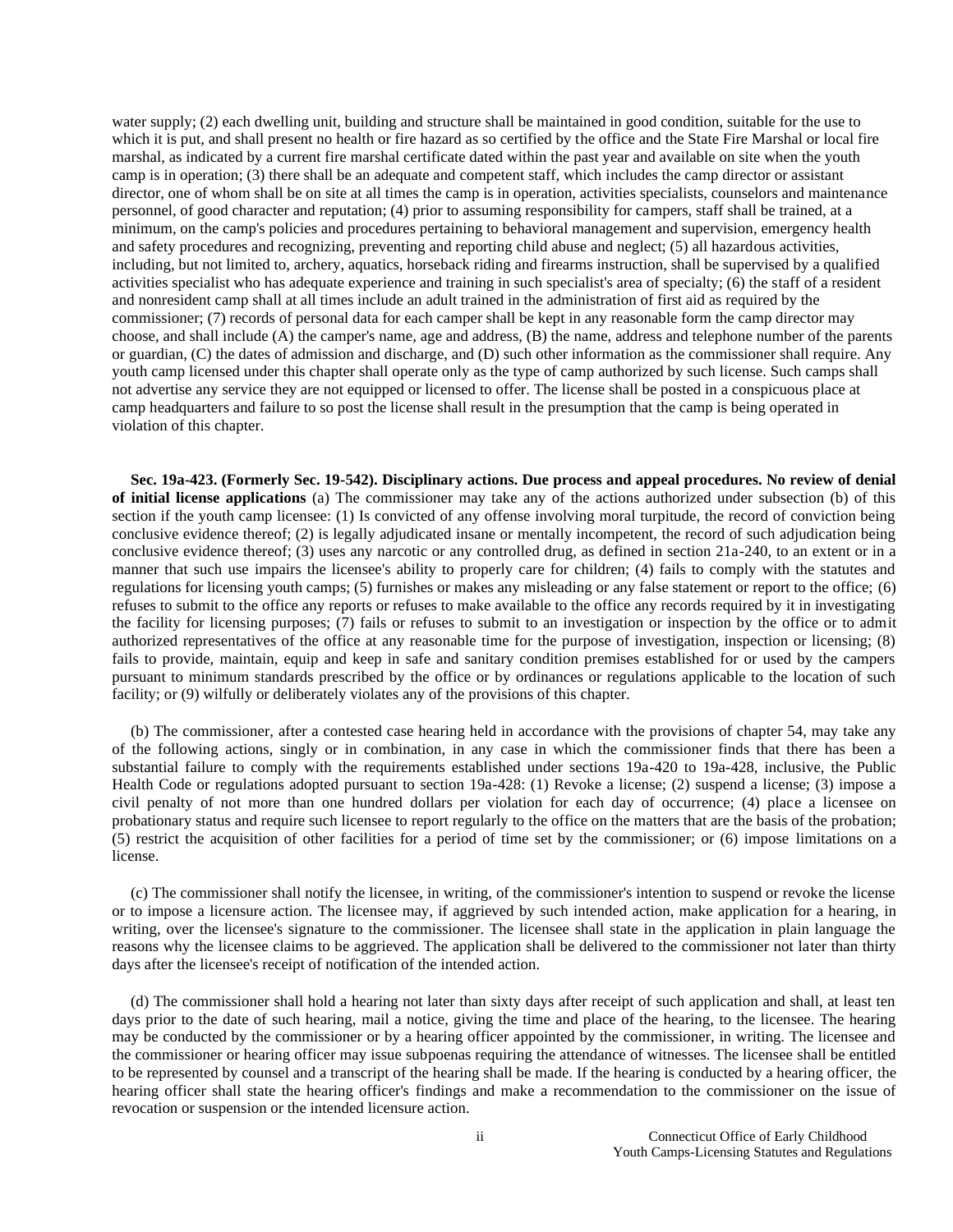(e) The commissioner, based upon the findings and recommendation of the hearing officer, or after a hearing conducted by the commissioner, shall render the commissioner's decision, in writing, suspending, revoking or continuing the license or regarding the intended licensure action. A copy of the decision shall be sent by certified mail to the licensee. The decision revoking or suspending the license or a decision imposing a licensure action shall become effective thirty days after it is mailed by registered or certified mail to the licensee. A licensee aggrieved by the decision of the commissioner may appeal in the same manner as provided in section 19a-85.

(f) The provisions of subsections (c) to (e), inclusive, of this section shall not apply to the denial of an initial application for a license under section 19a-421, provided the commissioner notifies the applicant of any such denial and the reasons for such denial by mailing written notice to the applicant at the applicant's address shown on the license application.

(g) If the office determines that the health, safety or welfare of a child or staff person at a youth camp requires imperative emergency action by the office to halt an activity being provided at the camp, the office may issue a cease and desist order limiting the license and requiring the immediate cessation of the activity. The office shall provide the licensee with an opportunity for a hearing regarding the issuance of a cease and desist order. Such hearing shall be held not later than ten business days after the date of issuance of the order. Upon receipt of such order, the licensee shall cease providing the activity and provide immediate notification to staff and the parents of all children attending the camp that such activity has ceased at the camp until such time as the cease and desist order is dissolved by the office.

(h) In addition to the authority provided to the commissioner in subsection (a) of this section, the commissioner may resolve any disciplinary action with respect to the voluntary surrender of a youth camp license.

**Sec. 19a-424. (Formerly Sec. 19-543). Appeal.** Any licensee aggrieved by the action of the commissioner in suspending or revoking any license under the provisions of this chapter may appeal therefrom in accordance with the provisions of section 4-183.

**Sec. 19a-425. (Formerly Sec. 19-544). Penalty. Equitable relief.** Any person who establishes, conducts or maintains a youth camp without a license as required by this chapter for a first offense shall be subject to a civil penalty of not more than one thousand dollars, and for a second or subsequent offense shall be subject to a civil penalty of not more than one thousand five hundred dollars, and each day during which a youth camp is conducted or maintained without a license, after notification to such person by the commissioner, shall constitute a separate offense. The commissioner may apply to the superior court for the judicial district of Hartford, or for the judicial district where the defendant named in such application resides, for an injunction to restrain the operation or maintenance of a youth camp by any person other than a licensed operator. The application for such injunction or the issuance of the same shall be in addition to and shall not relieve any such person from the imposition of a civil penalty under this section. In connection with any such application for an injunction, it shall not be necessary to prove that an adequate remedy at law does not exist.

**Sec. 19a-426. (Formerly Sec. 19-545). Inspection of facilities.** The office shall inspect or cause to be inspected the facilities to be operated by an applicant for an original license before the license shall be granted, and shall annually thereafter inspect or cause to be inspected the facilities of all licensees. No annual inspection shall be required under this section in the case of facilities of a licensee located in any dormitory, classroom or other building or any athletic facility owned and maintained by any college or university, provided a timely safety inspection of such building or facility, satisfactory to the office, is conducted by or on behalf of such college or university.

**Sec. 19a-427. (Formerly Sec. 19-546). Authorization to accept financial assistance.** The commissioner is authorized to accept, on behalf of the state, any grants of federal or private funds made available for any purposes consistent with the provisions of this chapter. The commissioner, with the approval of the Secretary of the Office of Policy and Management, may direct the disposition of any such grants so accepted in conformity with the terms and conditions under which given.

**Sec. 19a-428. (Formerly Sec. 19-547). Regulations re safe operation, physical examinations and glucose monitoring for diabetes.** (a) The commissioner shall adopt regulations, in accordance with the provisions of chapter 54, relating to the safe operation of youth camps, including, but not limited to, personnel qualifications for director and staff; ratio of staff to campers; sanitation and public health; personal health, first aid and medical services; food handling, mass feeding and cleanliness; water supply and waste disposal; water safety, including use of lakes and rivers, swimming and boating equipment and practices, vehicle condition and operation; building and site design; equipment; and condition and density of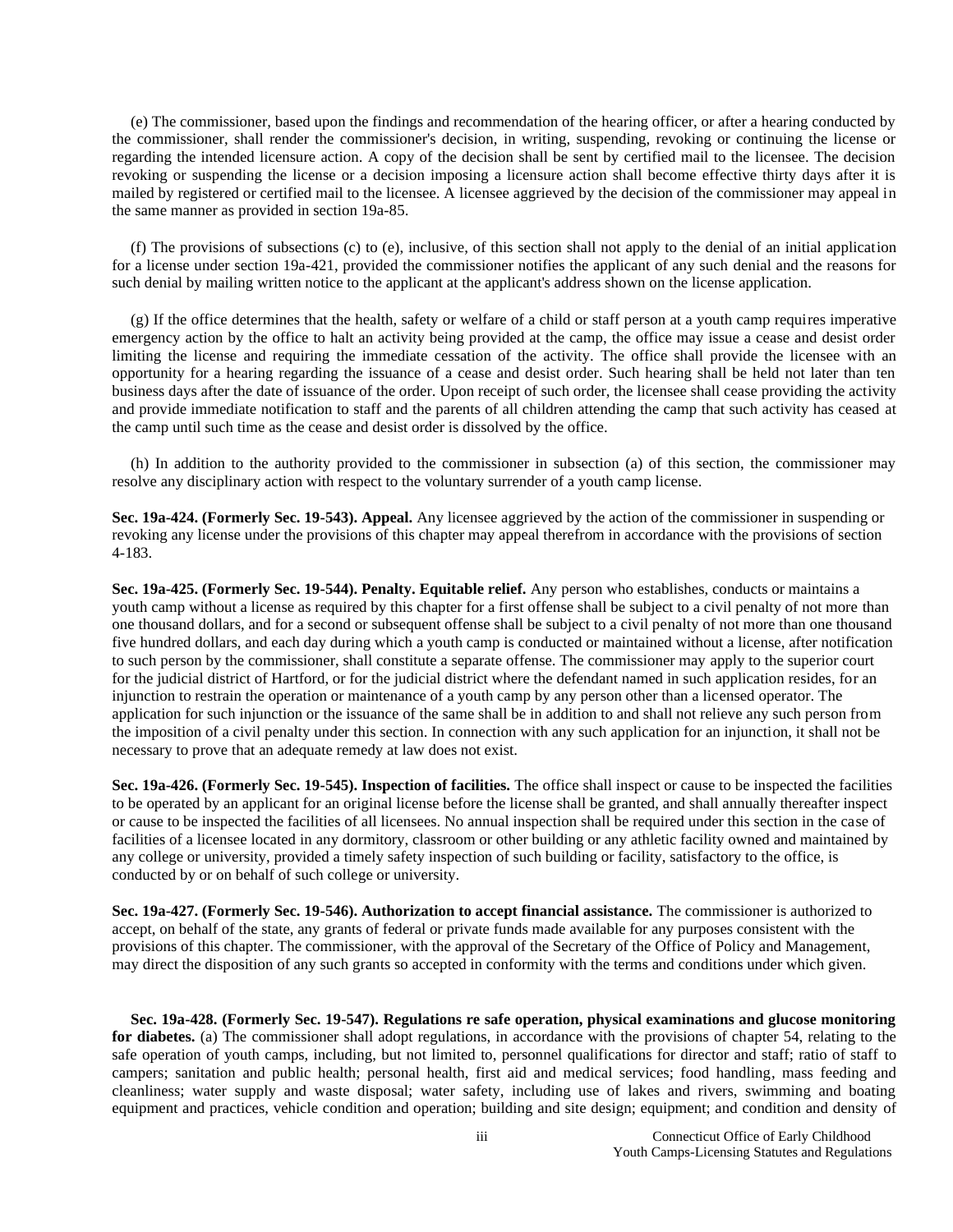use, as the commissioner may deem necessary or desirable. Such regulations shall be construed to be minimum standards subject to the imposition and enforcement of higher standards by any town, city or borough.

(b) The commissioner shall adopt regulations, in accordance with the provisions of chapter 54, allowing physical examinations or health status certifications required by youth camps prior to the date of arrival at youth camps to be made by a physician, an advanced practice registered nurse or registered nurse licensed pursuant to chapter 378 or a physician assistant licensed pursuant to chapter 370. Such regulations shall permit a child's physical examination and health assessment form, as described in section 10-206, that is required for school purposes to also be used to satisfy any such required youth camp examination or certification, subject to such conditions regarding the timeliness of such examination as the commissioner deems appropriate.

(c) The commissioner shall adopt regulations, in accordance with the provisions of chapter 54, that specify conditions under which youth camp directors and staff may administer tests to monitor glucose levels in a child with diagnosed diabetes mellitus, and administer medicinal preparations, including controlled drugs specified in the regulations adopted by the commissioner, to a child enrolled in a youth camp at such camp. The regulations shall require authorization pursuant to: (1) The written order of a physician licensed to practice medicine or a dentist licensed to practice dental medicine in this or another state, an advanced practice registered nurse licensed under chapter 378, a physician assistant licensed under chapter 370, a podiatrist licensed under chapter 375 or an optometrist licensed under chapter 380; and (2) the written authorization of a parent or guardian of such child.

#### **Sec. 19a-428a. Administration, maintenance, storage and labeling of epinephrine at Department of Children and Families Wilderness School. Immunity from liability.** (a) As used in this section:

(1) "Appropriately trained" means the successful completion of (A) the training requirements for the administration of injectable medications by premeasured, commercially prepared autoinjectors prescribed by the regulations adopted pursuant to section 19a-428, and (B) training in the preceding twelve-month period conducted by a pharmacist, physician, physician assistant, advanced practice registered nurse or registered nurse to (i) identify the common causes of allergic reactions, signs and symptoms of mild and severe allergic reactions and the ways in which anaphylaxis differs from other medical conditions, and (ii) execute appropriate follow-up and reporting procedures after a child has experienced a presumed allergic reaction;

(2) "Qualified employee" means an employee who is eighteen years of age or older and is appropriately trained; and

(3) "Qualified medical professional" has the same meaning as provided in section 10-212a.

(b) Any qualified employee of the Department of Children and Families Wilderness School may administer epinephrine by a premeasured, commercially prepared autoinjector for the purpose of emergency first aid to a child enrolled in the Department of Children and Families Wilderness School who experiences a presumed allergic reaction in the absence of a written order from a qualified medical professional, provided such child's parent or guardian has previously authorized such administration in writing.

(c) The director of the Department of Children and Families Wilderness School shall maintain epinephrine in premeasured, commercially prepared autoinjectors for the purpose of emergency first aid to children who experience presumed allergic reactions and do not have a prior written order from a qualified medical professional authorizing the administration of epinephrine.

(d) The director of the Department of Children and Families Wilderness School shall ensure that (1) all epinephrine in premeasured, commercially prepared autoinjectors are stored and labeled in a manner consistent with the regulations adopted pursuant to section 19a-428; and (2) records concerning the administration of epinephrine in commercially prepared autoinjectors are maintained in a manner consistent with the regulations adopted pursuant to section 19a-428.

(e) No qualified employee administering epinephrine to a child pursuant to this section shall be liable to such child or a parent or guardian of such child for civil damages for any personal injuries that result from acts or omissions of such employee that may constitute ordinary negligence. This immunity does not apply to acts or omissions constituting gross, wilful or wanton negligence.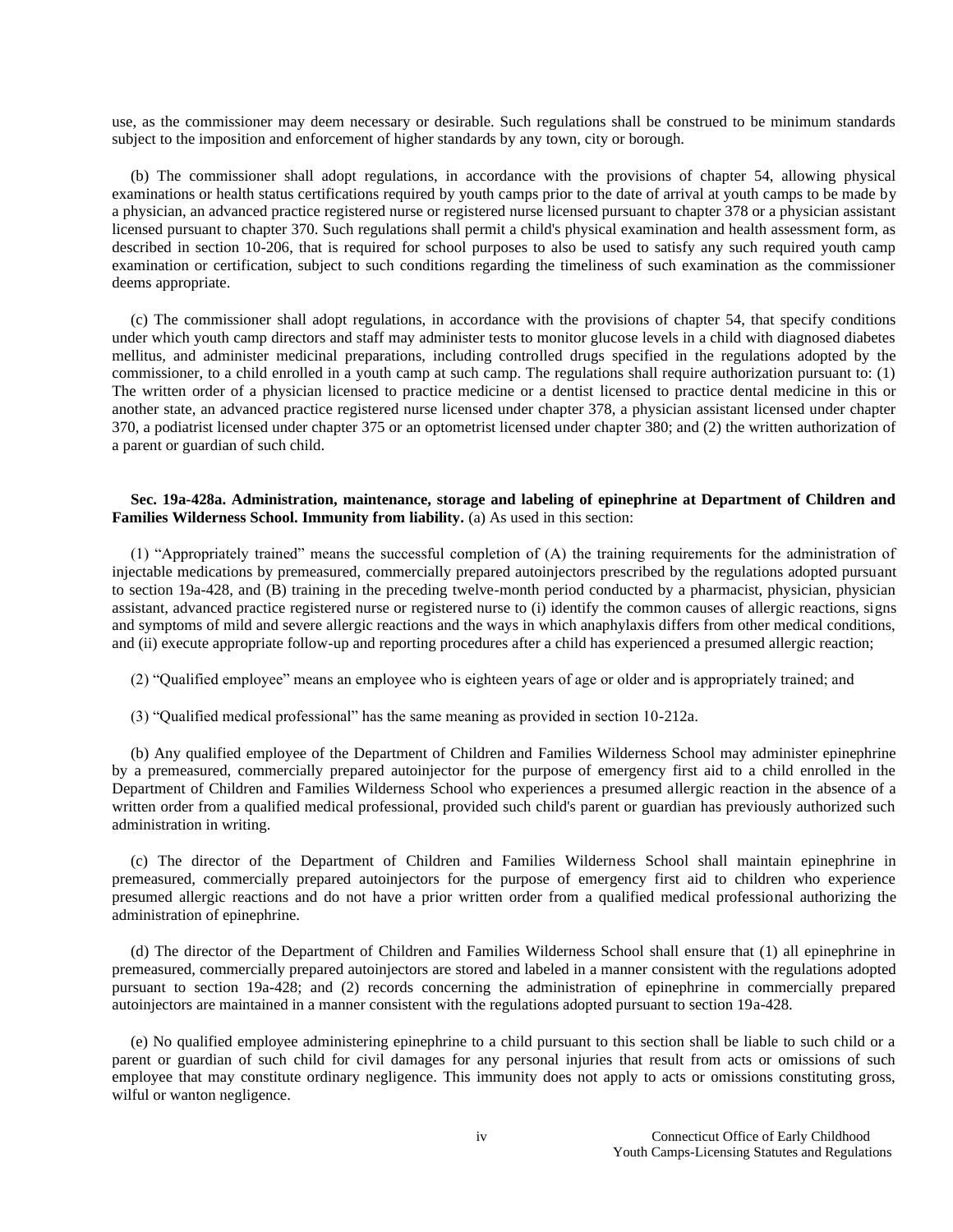**Sec. 19a-429. Complaints against youth camps. Investigation of complaints. Disclosure of information re complaints and investigations.** Any person having reasonable cause to believe that a youth camp, as defined in section 19a-420, is operating without a current and valid license or in violation of regulations adopted under section 19a-428 or in a manner which may pose a potential danger to the health, welfare and safety of a child receiving youth camp services, may report such information to the office. The office shall investigate any report or complaint received pursuant to this section. In connection with any investigation of a youth camp, the commissioner or the commissioner's authorized agent may administer oaths, issue subpoenas, compel testimony and order the production of books, records and documents. If any person refuses to appear, to testify or to produce any book, record or document when so ordered, a judge of the Superior Court may make such order as may be appropriate to aid in the enforcement of this section. The name of the person making the report or complaint shall not be disclosed unless (1) such person consents to such disclosure, (2) a judicial or administrative proceeding results therefrom, or (3) a license action pursuant to section 19a-423 results from such report or complaint. All records obtained by the office in connection with any such investigation shall not be subject to the provisions of section 1-210 for a period of thirty days from the date of the petition or other event initiating such investigation, or until such time as the investigation is terminated pursuant to a withdrawal or other informal disposition or until a hearing is convened pursuant to chapter 54, whichever is earlier. A formal statement of charges issued by the office shall be subject to the provisions of section 1-210 from the time that it is served or mailed to the respondent. Records which are otherwise public records shall not be deemed confidential merely because they have been obtained in connection with an investigation under this section.

**Sec. 19a-86b. Validity of license during investigation or disciplinary action.** Any person or entity who is the subject of an investigation or disciplinary action pursuant to section 19a-80f, 19a-84, 19a-87a, 19a-87e, 19a-423 or 19a-429 while holding a license issued by the Office of Early Childhood or having held such a license within eighteen months of the commencement of such investigation or disciplinary action, shall be considered to hold a valid license for purposes of such investigation or disciplinary action.

**Sec. 19a-87f. Youth camp, child care center, group child care home or family child care home: Physical examination or health status certification.** On and after July 1, 2014, any (1) youth camp, licensed in accordance with section 19a-422, (2) child care center or group child care home, licensed in accordance with section 19a-80, or (3) family child care home, licensed in accordance with section 19a-87b, may permit a child's physical examination that is required for school purposes, and the child's health assessment form described in section 10-206 or the state Department of Education's early childhood health assessment record form, to be used to satisfy any physical examination or health status certification required by such youth camp, child care center, group child care home or family child care home, provided any requirement established by the Commissioner of Early Childhood concerning the time for completion of such physical examination is satisfied.

**Sec. 46b-120. (Formerly Sec. 51-301). Definitions.** The terms used in this chapter shall, in its interpretation and in the interpretation of other statutes, be defined as follows:

(1) "Child" means any person under eighteen years of age who has not been legally emancipated, except that (A) for purposes of delinquency matters and proceedings, "child" means any person who (i) is at least seven years of age at the time of the alleged commission of a delinquent act and who is (I) under eighteen years of age and has not been legally emancipated, or (II) eighteen years of age or older and committed a delinquent act prior to attaining eighteen years of age, or (ii) is subsequent to attaining eighteen years of age, (I) violates any order of the Superior Court or any condition of probation ordered by the Superior Court with respect to a delinquency proceeding, or (II) wilfully fails to appear in response to a summons under section 46b-133 or at any other court hearing in a delinquency proceeding of which the child had notice, and (B) for purposes of family with service needs matters and proceedings, child means a person who is at least seven years of age and is under eighteen years of age;

(2) (A) A child may be adjudicated as "delinquent" who has, while under sixteen years of age, (i) violated any federal or state law, except section 53a-172, 53a-173, 53a-222, 53a-222a, 53a-223 or 53a-223a, or violated a municipal or local ordinance, except an ordinance regulating behavior of a child in a family with service needs, (ii) wilfully failed to appear in response to a summons under section 46b-133 or at any other court hearing in a delinquency proceeding of which the child had notice, (iii) violated any order of the Superior Court in a delinquency proceeding, except as provided in section 46b-148, or (iv) violated conditions of probation supervision or probation supervision with residential placement in a delinquency proceeding as ordered by the court;

(B) A child may be adjudicated as "delinquent" who has (i) while sixteen or seventeen years of age, violated any federal or state law, other than (I) an infraction, except an infraction under subsection (d) of section 21a-267, (II) a violation,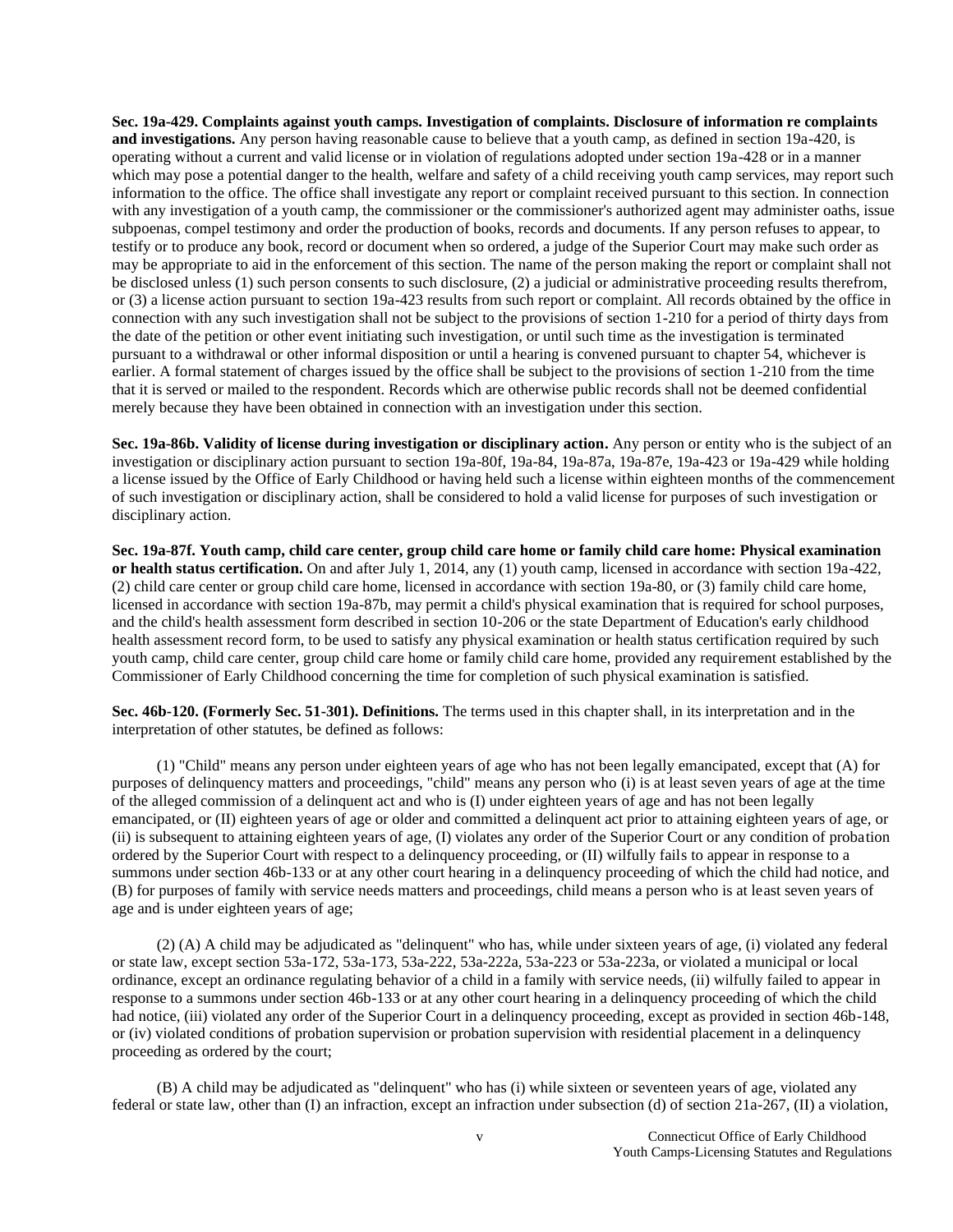except a violation under subsection (a) of section 21a-279a, (III) a motor vehicle offense or violation under title 14, (IV) a violation of a municipal or local ordinance, or (V) a violation of section 51-164r, 53a-172, 53a-173, 53a-222, 53a-222a, 53a-223 or 53a-223a, (ii) while sixteen years of age or older, wilfully failed to appear in response to a summons under section 46b-133 or at any other court hearing in a delinquency proceeding of which the child had notice, (iii) while sixteen years of age or older, violated any order of the Superior Court in a delinquency proceeding, except as provided in section 46b-148, or (iv) while sixteen years of age or older, violated conditions of probation supervision or probation supervision with residential placement in a delinquency proceeding as ordered by the court;

(3) "Family with service needs" means a family that includes a child who is at least seven years of age and is under eighteen years of age who, according to a petition lawfully filed on or before June 30, 2020, (A) has without just cause run away from the parental home or other properly authorized and lawful place of abode, (B) is beyond the control of the child's parent, parents, guardian or other custodian, (C) has engaged in indecent or immoral conduct, or (D) is thirteen years of age or older and has engaged in sexual intercourse with another person and such other person is thirteen years of age or older and not more than two years older or younger than such child;

(4) A child may be found "neglected" who, for reasons other than being impoverished, (A) has been abandoned, (B) is being denied proper care and attention, physically, educationally, emotionally or morally, or (C) is being permitted to live under conditions, circumstances or associations injurious to the well-being of the child;

(5) A child may be found "abused" who (A) has been inflicted with physical injury or injuries other than by accidental means, (B) has injuries that are at variance with the history given of them, or (C) is in a condition that is the result of maltreatment, including, but not limited to, malnutrition, sexual molestation or exploitation, deprivation of necessities, emotional maltreatment or cruel punishment;

(6) A child may be found "uncared for" (A) who is homeless, (B) whose home cannot provide the specialized care that the physical, emotional or mental condition of the child requires, or (C) who has been identified as a victim of trafficking, as defined in section 46a-170. For the purposes of this section, the treatment of any child by an accredited Christian Science practitioner, in lieu of treatment by a licensed practitioner of the healing arts, shall not of itself constitute neglect or maltreatment;

(7) "Delinquent act" means (A) the violation by a child under the age of sixteen of any federal or state law, except the violation of section 53a-172, 53a-173, 53a-222, 53a-222a, 53a-223 or 53a-223a, or the violation of a municipal or local ordinance, except an ordinance regulating behavior of a child in a family with service needs, (B) the violation by a child sixteen or seventeen years of age of any federal or state law, other than (i) an infraction, except an infraction under subsection (d) of section 21a-267, (ii) a violation, except a violation under subsection (a) of section 21a-279a, (iii) a motor vehicle offense or violation under title 14, (iv) the violation of a municipal or local ordinance, or (v) the violation of section 51-164r, 53a-172, 53a-173, 53a-222, 53a-222a, 53a-223 or 53a-223a, (C) the wilful failure of a child, including a child who has attained the age of eighteen, to appear in response to a summons under section 46b-133 or at any other court hearing in a delinquency proceeding of which the child has notice, (D) the violation of any order of the Superior Court in a delinquency proceeding by a child, including a child who has attained the age of eighteen, except as provided in section 46b-148, or (E) the violation of conditions of probation supervision or probation supervision with residential placement in a delinquency proceeding by a child, including a child who has attained the age of eighteen, as ordered by the court;

(8) "Serious juvenile offense" means (A) the violation of, including attempt or conspiracy to violate, section 21a-277, 21a-278, 29-33, 29-34, 29-35, subdivision (2) or (3) of subsection (a) of section 53-21, 53-80a, 53-202b, 53-202c, 53-390 to 53-392, inclusive, 53a-54a to 53a-57, inclusive, 53a-59 to 53a-60c, inclusive, 53a-64aa, 53a-64bb, 53a-70 to 53a-71, inclusive, 53a-72b, 53a-86, 53a-92 to 53a-94a, inclusive, 53a-95, 53a-100aa, 53a-101, 53a-102a, 53a-103a or 53a-111 to 53a-113, inclusive, subdivision (1) of subsection (a) of section 53a-122, subdivision (3) of subsection (a) of section 53a-123, section 53a-134, 53a-135, 53a-136a or 53a-167c, subsection (a) of section 53a-174, or section 53a-196a, 53a-211, 53a-212, 53a-216 or 53a-217b, or (B) absconding, escaping or running away, without just cause, from any secure residential facility in which the child has been placed by the court as a delinquent child;

(9) "Serious juvenile offender" means any child adjudicated as delinquent for the commission of a serious juvenile offense;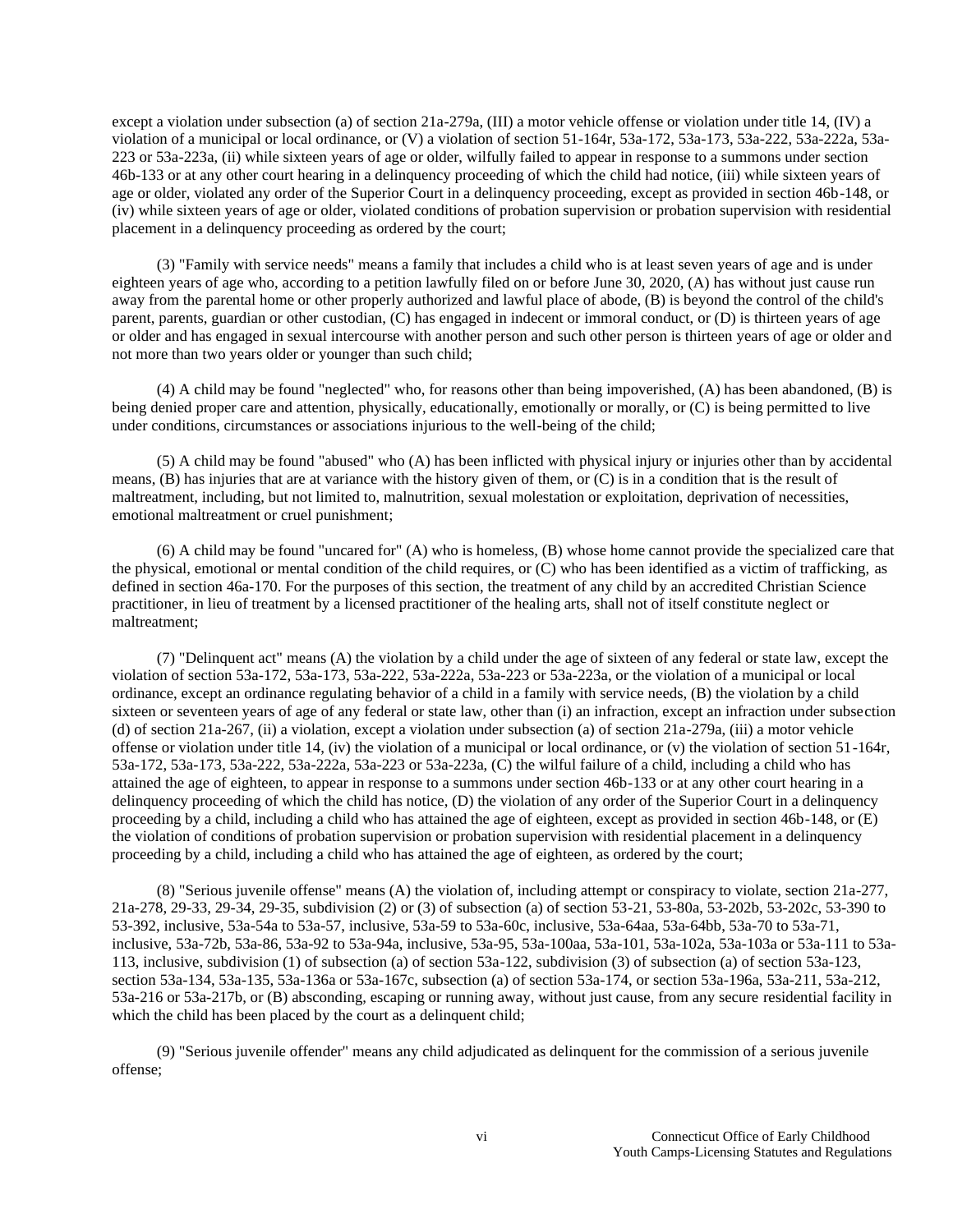(10) "Serious juvenile repeat offender" means any child charged with the commission of any felony if such child has previously been adjudicated as delinquent or otherwise adjudicated at any age for two violations of any provision of title 21a, 29, 53 or 53a that is designated as a felony;

(11) "Alcohol-dependent" means a psychoactive substance dependence on alcohol as that condition is defined in the most recent edition of the American Psychiatric Association's "Diagnostic and Statistical Manual of Mental Disorders";

(12) "Drug-dependent" means a psychoactive substance dependence on drugs as that condition is defined in the most recent edition of the American Psychiatric Association's "Diagnostic and Statistical Manual of Mental Disorders". No child shall be classified as drug-dependent who is dependent (A) upon a morphine-type substance as an incident to current medical treatment of a demonstrable physical disorder other than drug dependence, or (B) upon amphetamine-type, ataractic, barbiturate-type, hallucinogenic or other stimulant and depressant substances as an incident to current medical treatment of a demonstrable physical or psychological disorder, or both, other than drug dependence;

(13) "Pre-dispositional study" means a comprehensive written report prepared by a juvenile probation officer pursuant to section 46b-134 regarding the child's social, medical, mental health, educational, risks and needs, and family history, as well as the events surrounding the offense to present a supported recommendation to the court;

(14) "Probation supervision" means a legal status whereby a juvenile who has been adjudicated delinquent is placed by the court under the supervision of juvenile probation for a specified period of time and upon such terms as the court determines;

(15) "Probation supervision with residential placement" means a legal status whereby a juvenile who has been adjudicated delinquent is placed by the court under the supervision of juvenile probation for a specified period of time, upon such terms as the court determines, that include a period of placement in a secure or staff-secure residential treatment facility, as ordered by the court, and a period of supervision in the community;

(16) "Risk and needs assessment" means a standardized tool that (A) assists juvenile probation officers in collecting and synthesizing information about a child to estimate the child's risk of recidivating and identify other factors that, if treated and changed, can reduce the child's likelihood of reoffending, and (B) provides a guide for intervention planning;

(17) "Secure-residential facility" means a hardware-secured residential facility that includes direct staff supervision, surveillance enhancements and physical barriers that allow for close supervision and controlled movement in a treatment setting; and

(18) "Staff-secure residential facility" means a residential facility that provides residential treatment for children in a structured setting where the children are monitored by staff.

**Sec. 17a-101. (Formerly Sec. 17-38a). Protection of children from abuse. Mandated reporters. Educational and training programs. Model mandated reporting policy.** (a) The public policy of this state is: To protect children whose health and welfare may be adversely affected through injury and neglect; to strengthen the family and to make the home safe for children by enhancing the parental capacity for good child care; to provide a temporary or permanent nurturing and safe environment for children when necessary; and for these purposes to require the reporting of suspected child abuse or neglect, investigation of such reports by a social agency, and provision of services, where needed, to such child and family.

(b) The following persons shall be mandated reporters: (1) Any physician or surgeon licensed under the provisions of chapter 370, (2) any resident physician or intern in any hospital in this state, whether or not so licensed, (3) any registered nurse, (4) any licensed practical nurse, (5) any medical examiner, (6) any dentist, (7) any dental hygienist, (8) any psychologist, (9) any school employee, as defined in section 53a-65, (10) any social worker, (11) any person who holds or is issued a coaching permit by the State Board of Education, is a coach of intramural or interscholastic athletics and is eighteen years of age or older, (12) any individual who is employed as a coach or director of youth athletics and is eighteen years of age or older, (13) any individual who is employed as a coach or director of a private youth sports organization, league or team and is eighteen years of age or older, (14) any paid administrator, faculty, staff, athletic director, athletic coach or athletic trainer employed by a public or private institution of higher education who is eighteen years of age or older, excluding student employees, (15) any police officer, (16) any juvenile or adult probation officer, (17) any juvenile or adult parole officer, (18) any member of the clergy, (19) any pharmacist, (20) any physical therapist, (21) any optometrist, (22) any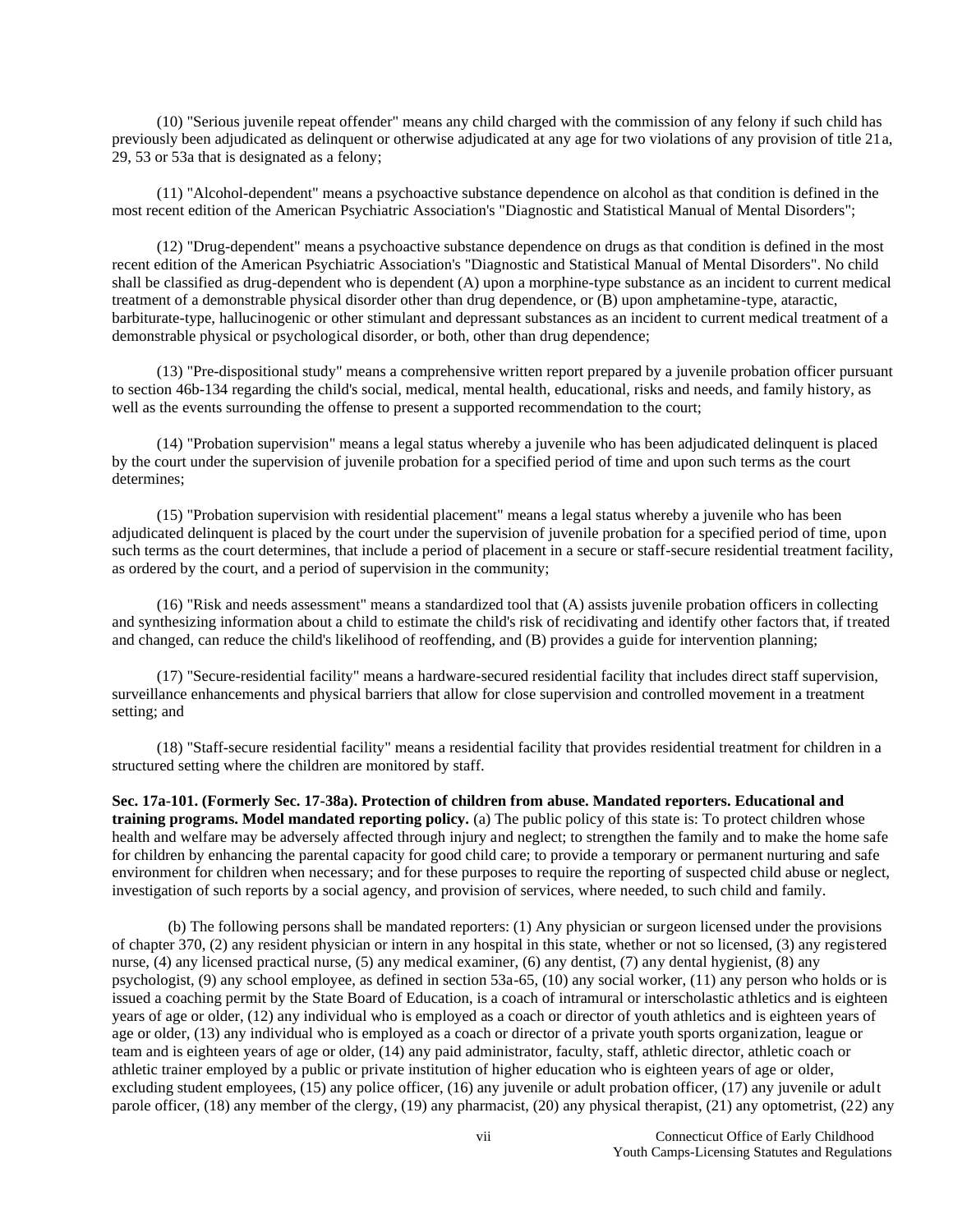chiropractor, (23) any podiatrist, (24) any mental health professional, (25) any physician assistant, (26) any person who is a licensed or certified emergency medical services provider, (27) any person who is a licensed or certified alcohol and drug counselor, (28) any person who is a licensed marital and family therapist, (29) any person who is a sexual assault counselor or a domestic violence counselor, as defined in section 52-146k, (30) any person who is a licensed professional counselor, (31) any person who is a licensed foster parent, (32) any person paid to care for a child in any public or private facility, child care center, group child care home or family child care home licensed by the state, (33) any employee of the Department of Children and Families, (34) any employee of the Department of Public Health, (35) any employee of the Office of Early Childhood who is responsible for the licensing of child care centers, group child care homes, family child care homes or youth camps, (36) any paid youth camp director or assistant director, (37) the Child Advocate and any employee of the Office of the Child Advocate, (38) any person who is a licensed behavior analyst, (39) any family relations counselor, family relations counselor trainee or family services supervisor employed by the Judicial Department, and (40) any person employed, including any person employed under contract and any independent ombudsperson, to work at a juvenile detention facility or any other facility where children under eighteen years of age are detained and who has direct contact with children as part of such employment.

(c) The Commissioner of Children and Families shall develop an educational training program and refresher training program for the accurate and prompt identification and reporting of child abuse and neglect. Such training program and refresher training program shall be made available to all persons mandated to report child abuse and neglect at various times and locations throughout the state as determined by the Commissioner of Children and Families. Such training program and refresher training program shall be provided in accordance with the provisions of subsection (g) of section 17a-101i to each school employee, as defined in section 53a-65, within available appropriations.

(d) On or before October 1, 2011, the Department of Children and Families, in consultation with the Department of Education, shall develop a model mandated reporting policy for use by local and regional boards of education. Such policy shall state applicable state law regarding mandated reporting and any relevant information that may assist school districts in the performance of mandated reporting. Such policy shall include, but not be limited to, the following information: (1) Those persons employed by the local or regional board of education who are required pursuant to this section to be mandated reporters, (2) the type of information that is to be reported, (3) the time frame for both written and verbal mandated reports, (4) a statement that the school district may conduct its own investigation into an allegation of abuse or neglect by a school employee, provided such investigation does not impede an investigation by the Department of Children and Families, and (5) a statement that retaliation against mandated reporters is prohibited. Such policy shall be updated and revised as necessary.

**Sec. 17a-101a. Report of abuse, neglect or injury of child or imminent risk of serious harm to child. Penalty for failure to report. Notification of Chief State's Attorney.** (a)(1) Any mandated reporter, as described in section 17a-101, who in the ordinary course of such person's employment or profession has reasonable cause to suspect or believe that any child under the age of eighteen years (A) has been abused or neglected, as described in section 46b-120, (B) has had nonaccidental physical injury, or injury which is at variance with the history given of such injury, inflicted upon such child, or (C) is placed at imminent risk of serious harm, or (2) any school employee, as defined in section 53a-65, who in the ordinary course of such person's employment or profession has reasonable cause to suspect or believe that any person who is being educated by the Technical Education and Career System or a local or regional board of education, other than as part of an adult education program, is a victim under the provisions of section 53a-70, 53a-70a, 53a-71, 53a-72a, 53a-72b or 53a-73a, and the perpetrator is a school employee shall report or cause a report to be made in accordance with the provisions of sections 17a-101b to 17a-101d, inclusive.

(b) (1) Any person required to report under the provisions of this section who fails to make such report or fails to make such report within the time period prescribed in sections 17a-101b to 17a-101d, inclusive, and section 17a-103 shall be guilty of a class A misdemeanor, except that such person shall be guilty of a class E felony if (A) such violation is a subsequent violation, (B) such violation was wilful or intentional or due to gross negligence, or (C) such person had actual knowledge that (i) a child was abused or neglected, as described in section 46b-120, or (ii) a person was a victim described in subdivision (2) of subsection (a) of this section.

(2) Any person who intentionally and unreasonably interferes with or prevents the making of a report pursuant to this section, or attempts or conspires to do so, shall be guilty of a class D felony. The provisions of this subdivision shall not apply to any child under the age of eighteen years or any person who is being educated by the Technical Education and Career System or a local or regional board of education, other than as part of an adult education program.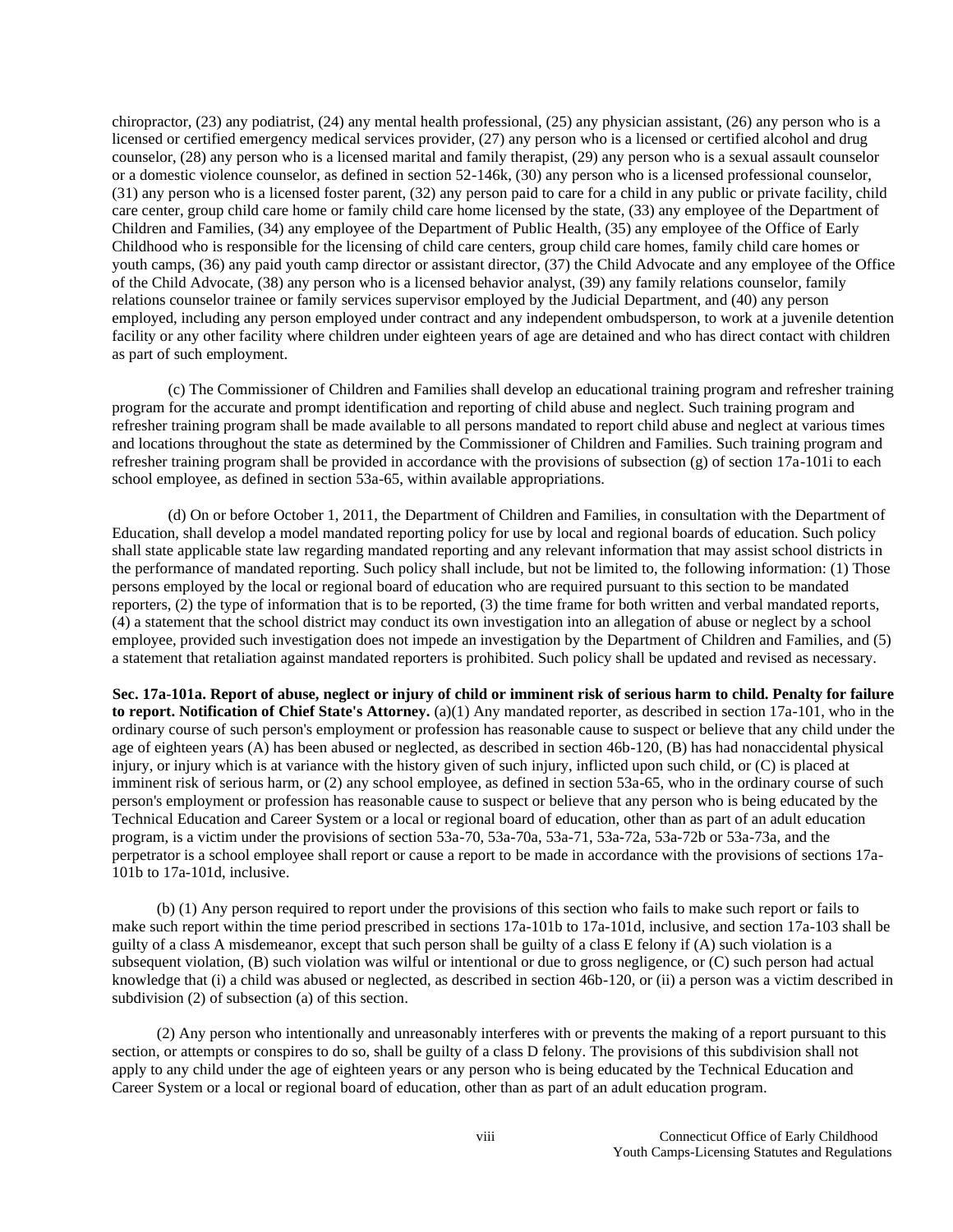(3) Any person found guilty under the provisions of this subsection shall be required to participate in an educational and training program. The program may be provided by one or more private organizations approved by the commissioner, provided the entire cost of the program shall be paid from fees charged to the participants, the amount of which shall be subject to the approval of the commissioner.

(c) The Commissioner of Children and Families, or the commissioner's designee, shall promptly notify the Chief State's Attorney when there is reason to believe that any such person has failed to make a report in accordance with this section.

(d) For purposes of this section and section 17a-101b, a mandated reporter's suspicion or belief may be based on factors including, but not limited to, observations, allegations, facts or statements by a child, victim, as described in subdivision (2) of subsection (a) of this section, or third party. Such suspicion or belief does not require certainty or probable cause.

**Sec. 17a-101b. Report by mandated reporter. Notification of law enforcement agency when allegation of sexual abuse or serious physical abuse. Notification of person in charge of institution, facility or school when staff member suspected of abuse or neglect.** (a) An oral or electronic report shall be made by a mandated reporter as soon as practicable but not later than twelve hours after the mandated reporter has reasonable cause to suspect or believe that a child has been abused or neglected or placed in imminent risk of serious harm. An oral report made pursuant to this subsection shall be made by telephone or in person to the Commissioner of Children and Families or a law enforcement agency. If a law enforcement agency receives an oral report, it shall immediately notify the commissioner. An electronic report made pursuant to this subsection shall be made in a manner prescribed by the commissioner. A mandated reporter who makes an electronic report pursuant to this section shall respond to further inquiries from the commissioner or the commissioner's designee made within twenty-four hours of such report.

(b) If the commissioner or the commissioner's designee suspects or knows that such person has knowingly made a false report, the identity of such person shall be disclosed to the appropriate law enforcement agency and to the perpetrator of the alleged abuse.

(c) If the Commissioner of Children and Families, or the commissioner's designee, receives a report alleging sexual abuse or serious physical abuse, including, but not limited to, a report that: (1) A child has died; (2) a child has been sexually assaulted; (3) a child has suffered brain damage or loss or serious impairment of a bodily function or organ; (4) a child has been sexually exploited; or (5) a child has suffered serious nonaccidental physical injury, the commissioner shall, within twelve hours of receipt of such report, notify the appropriate law enforcement agency.

(d) Whenever a mandated reporter, as described in section 17a-101, has reasonable cause to suspect or believe that any child has been abused or neglected by a member of the staff of a public or private institution or facility that provides care for such child or a public or private school, the mandated reporter shall report as required in subsection (a) of this section. The Commissioner of Children and Families or the commissioner's designee shall notify the principal, headmaster, executive director or other person in charge of such institution, facility or school, or the person's designee, unless such person is the alleged perpetrator of the abuse or neglect of such child. In the case of a public school, the commissioner shall also notify the person's employing superintendent. Such person in charge, or such person's designee, shall then immediately notify the child's parent or other person responsible for the child's care that a report has been made.

(e) For purposes of this section, "child" includes any victim described in subdivision (2) of subsection (a) of section 17a-101a.

**Sec. 17a-101c. Written or electronic report by mandated reporter.** Not later than forty-eight hours after making an oral report, a mandated reporter shall submit a written or electronic report to the Commissioner of Children and Families or the commissioner's designee. Such reports shall be made in a manner prescribed by the commissioner. When a mandated reporter is a member of the staff of a public or private institution or facility that provides care for such child or public or private school the reporter shall also submit a copy of the written or electronic report to the person in charge of such institution, school or facility or the person's designee. In the case of a report concerning a school employee holding a certificate, authorization or permit issued by the State Board of Education under the provisions of sections 10-144o to 10-146b, inclusive, and 10-149, a copy of the written or electronic report shall also be sent by the Commissioner of Children and Families or the commissioner's designee to the Commissioner of Education or the commissioner's designee. In the case of an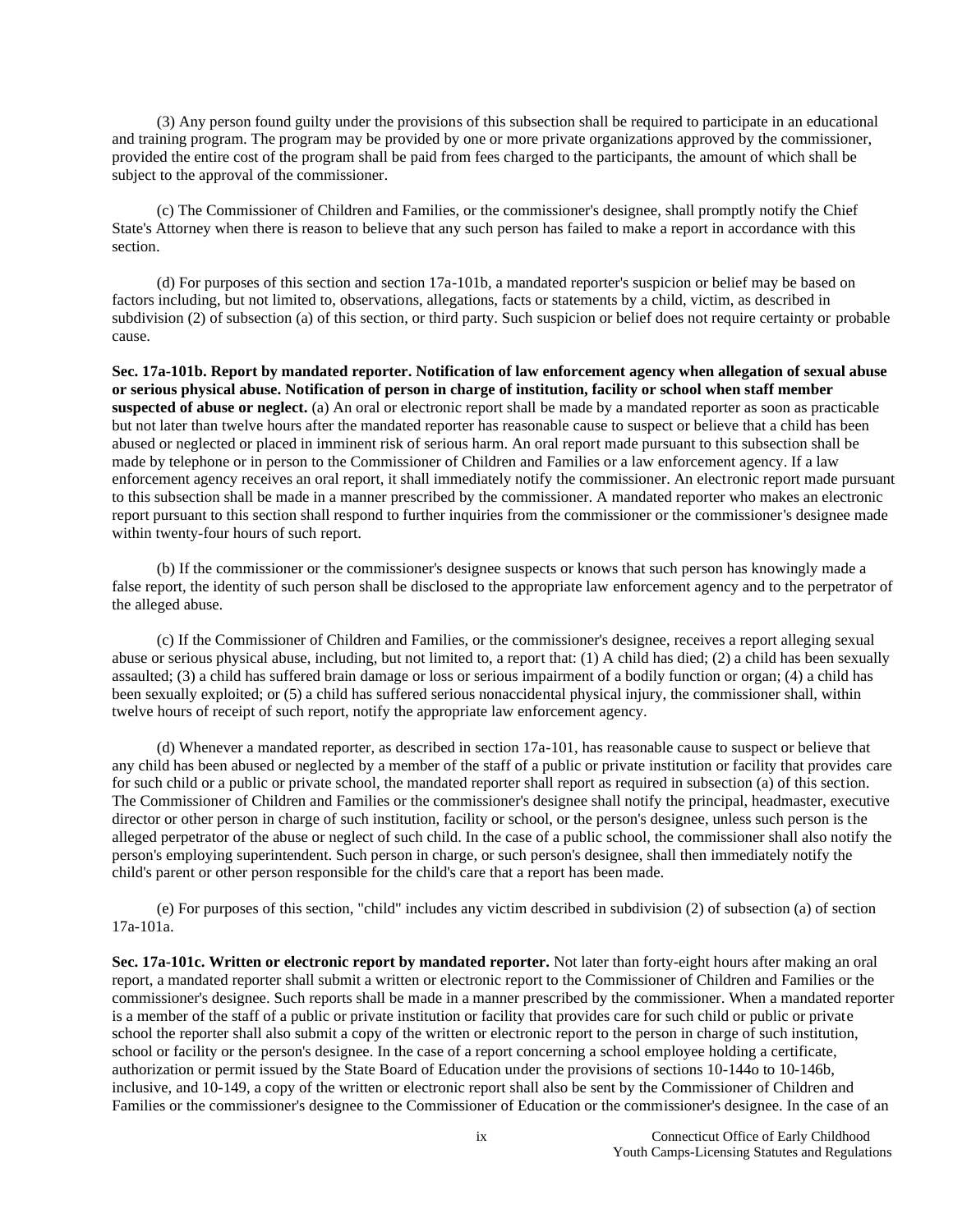employee of a facility or institution that provides care for a child which is licensed by the state, a copy of the written or electronic report shall also be sent by the Commissioner of Children and Families to the executive head of the state licensing agency.

**Sec. 17a-101d. Contents of reports.** All reports required pursuant to sections 17a-101a to 17a-101c, inclusive, and section 17a-103, shall contain, if known: (1) The names and addresses of the child and his or her parents or other person responsible for his or her care; (2) the age of the child; (3) the gender of the child; (4) the nature and extent of the child's injury or injuries, maltreatment or neglect; (5) the approximate date and time the injury or injuries, maltreatment or neglect occurred; (6) information concerning any previous injury or injuries to, or maltreatment or neglect of, the child or his or her siblings; (7) the circumstances in which the injury or injuries, maltreatment or neglect came to be known to the reporter; (8) the name of the person or persons suspected to be responsible for causing such injury or injuries, maltreatment or neglect; (9) the reasons such person or persons are suspected of causing such injury or injuries, maltreatment or neglect; (10) any information concerning any prior cases in which such person or persons have been suspected of causing an injury, maltreatment or neglect of a child; and (11) whatever action, if any, was taken to treat, provide shelter or otherwise assist the child. For purposes of this section, "child" includes any victim described in subdivision (2) of subsection (a) of section 17a-101a.

**Sec. 17a-101e. Employer prohibited from discriminating or retaliating against employee who makes good faith report or testifies re child abuse or neglect. Immunity from civil or criminal liability. False report of child abuse. Referral to office of the Chief State's Attorney. Penalty.** (a) No employer shall (1) discharge, or in any manner discriminate or retaliate against, any employee who in good faith makes a report pursuant to sections 17a-101a to 17a-101d, inclusive, and 17a-103, testifies or is about to testify in any proceeding involving child abuse or neglect, or (2) hinder or prevent, or attempt to hinder or prevent, any employee from making a report pursuant to sections 17a-101a to 17a-101d, inclusive, and 17a-103, or testifying in any proceeding involving child abuse or neglect. The Attorney General may bring an action in Superior Court against an employer who violates this subsection. The court may assess a civil penalty of not more than two thousand five hundred dollars and may order such other equitable relief as the court deems appropriate.

(b) Any person, institution or agency which, in good faith, (1) makes a report pursuant to sections 17a-101a to 17a-101d, inclusive, and 17a-103, or (2) provides professional medical intervention or assistance in any proceeding involving child abuse and neglect, including, but not limited to, (A) causing a photograph, x-ray or a physical custody examination to be made, (B) causing a child to be taken into emergency protective custody, (C) disclosing a medical record or other information pertinent to the proceeding, or (D) performing a medically relevant test, shall be immune from any liability, civil or criminal, which might otherwise arise from or be related to the actions taken pursuant to this subsection and shall have the same immunity with respect to any judicial proceeding which results from such report or actions, provided such person did not perpetrate or cause such abuse or neglect. The immunity from civil or criminal liability extends only to actions done pursuant to this subsection and does not extend to the malpractice of a medical professional that results in personal injury or death.

(c) Any person who is alleged to have knowingly made a false report of child abuse or neglect pursuant to sections 17a-101a to 17a-101d, inclusive, and 17a-103 shall be referred to the office of the Chief State's Attorney for purposes of a criminal investigation.

(d) Any person who knowingly makes a false report of child abuse or neglect pursuant to sections 17a-101a to 17a-101d, inclusive, and 17a-103 shall be fined not more than two thousand dollars or imprisoned not more than one year or both.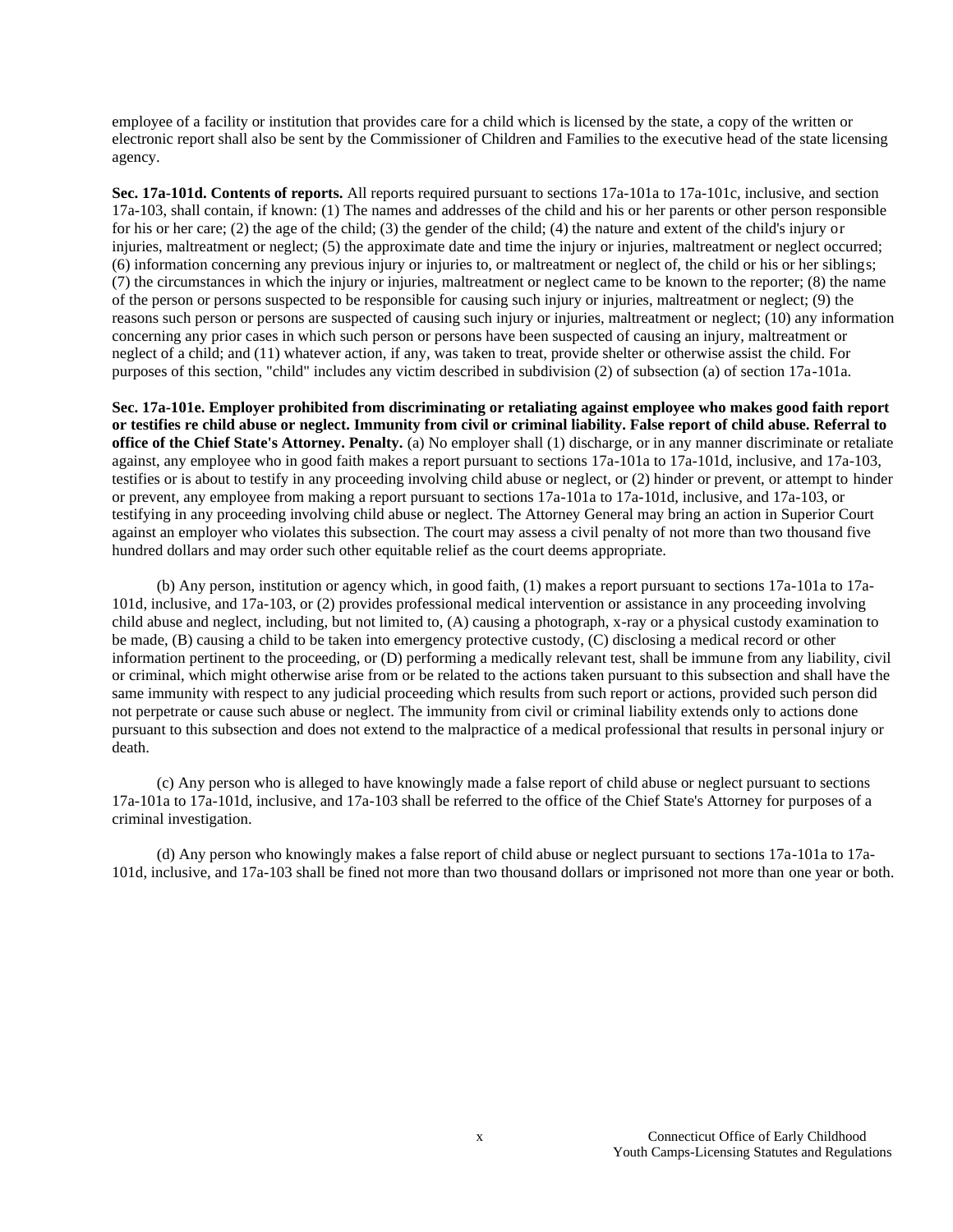# *Regulations of Connecticut State Agencies*

TITLE 19a. Public Health and Well-Being

*Office of Early Childhood §19a-428-1*

### *Agency* **Office of Early Childhood**

*Subject* **Youth Camp Licensing Regulations**

> *Inclusive Sections* **§§ 19a-428-1—19a-428-7**

#### **CONTENTS**

| Sec. 19a-428-1. | Definitions as used in Section 19a-428-1 to 19a-428-7, inclusive, of<br>the Regulations of Connecticut State Agencies |
|-----------------|-----------------------------------------------------------------------------------------------------------------------|
| Sec. 19a-428-2. | Administration and Staffing                                                                                           |
| Sec. 19a-428-3. | Records                                                                                                               |
| Sec. 19a-428-4. | <b>Physical Plant and Program Practices</b>                                                                           |
| Sec. 19a-428-5. | <b>Health Care</b>                                                                                                    |
| Sec. 19a-428-6. | <b>Administration of Medications</b>                                                                                  |
| Sec. 19a-428-7. | Monitoring of Diabetes                                                                                                |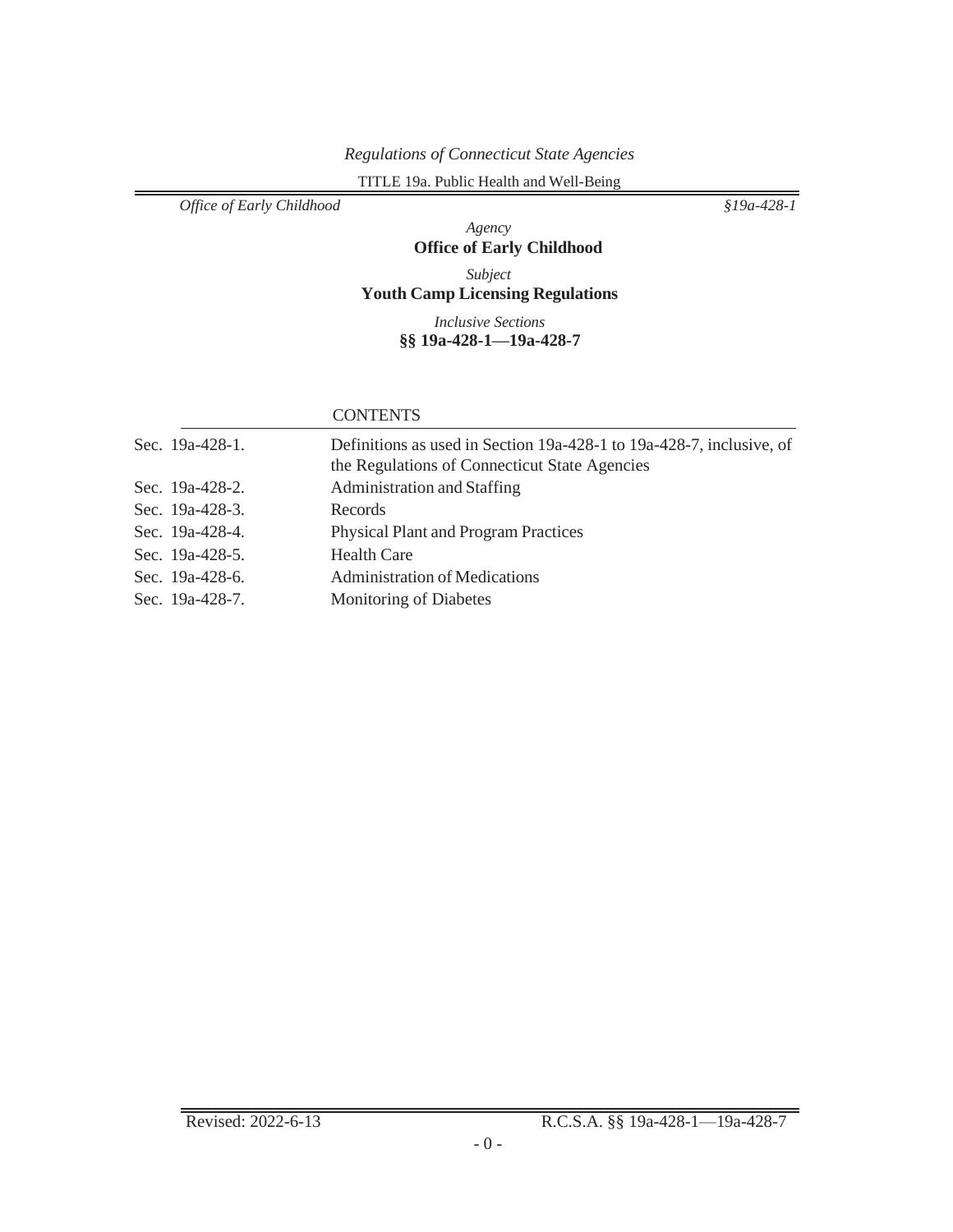<span id="page-12-0"></span>*Office of Early Childhood §19a-428-1*

#### **Youth Camp Licensing Regulations**

#### **Sec. 19a-428-1. Definitions as used in Section 19a-428-1 to 19a-428-7, inclusive, of the Regulations of Connecticut State Agencies**

(1) "Administration of medication" means the direct application of a medication by inhalation, ingestion or any other means to the body of a person;

(2) "Advanced practice registered nurse" means an individual licensed under chapter 378 of the Connecticut General Statutes;

(3) "Authorized prescriber" means a physician, a dentist, an advanced practice registered nurse, a physician assistant, a podiatrist, or an optometrist;

(4) "Challenge course" means a designated area that is used for educational, team and confidence-building or recreational purposes, which area may include, but need not be limited to, logs, tires, platforms, beams, bridges, poles, ropes, ladders, nets, climbing walls, climbing towers, traverses, cables, swings, natural sites, or zip lines;

(5) "Commissioner" means the Commissioner of Early Childhood or the commissioner's designee;

(6) "Dentist" means an individual licensed to practice dental medicine in this or another state;

(7) "Licensee" means a person, as defined in section 19a-420 of the Connecticut General Statutes, who is licensed pursuant to section 19a-421 of the Connecticut General Statutes;

(8) "Medication" means any legend drug or nonlegend drug, as those terms are defined in section 20-571 of the Connecticut General Statutes, including any controlled substance, as defined in section 21a-240 of the Connecticut General Statutes;

(9) "Medication error" means the failure to administer (A) medication to a child, (B) medication within one hour of the time designated by the authorized prescriber, (C) the specific medication prescribed for a child, (D) medication by the correct route, (E) medication according to generally accepted medical practices, or (F) the correct dosage of medication;

(10) "Office" means the Office of Early Childhood;

(11) "Optometrist" means an individual licensed to practice optometry under chapter 380 of the Connecticut General Statutes;

(12) "Parent(s)" meansthe person(s) responsible for the child and may include the legally designated guardian(s) of such child;

(13) "Pharmacist" means an individual licensed to practice pharmacy under the provisions of section 20-590, 20-591, 20-592 or 20-593 of the Connecticut General Statutes;

(14) "Physician" means an individual licensed to practice medicine in this or another state;

(15) "Physician assistant" means an individual licensed under section 20-12b of the Connecticut General Statutes;

(16) "Podiatrist" means an individual licensed under chapter 375 of the Connecticut General Statutes;

(17) "Registered nurse" means an individual licensed under chapter 378 of the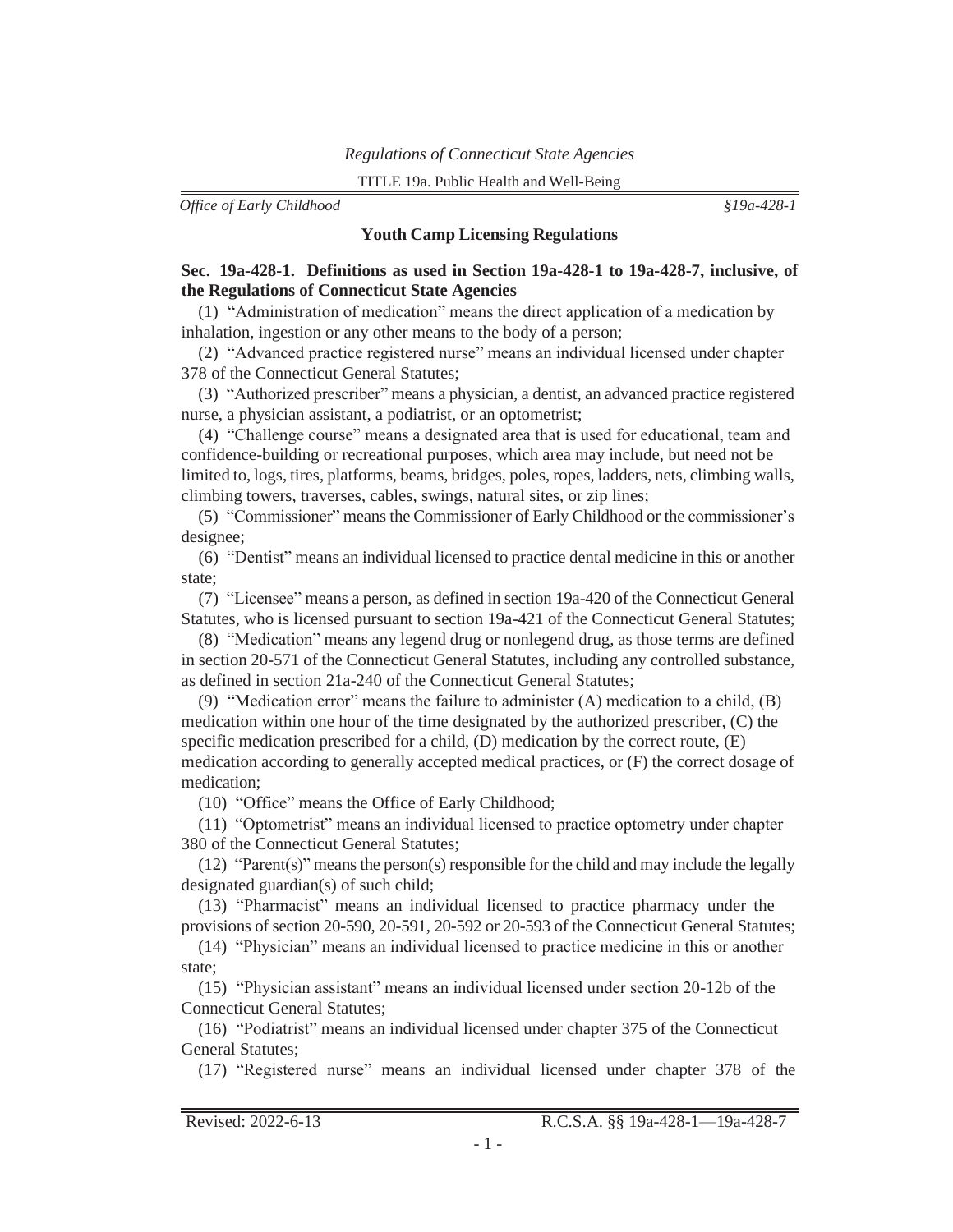<span id="page-13-0"></span>Connecticut General Statutes;

(18) "Self-administer medications" meansthat the child (A) is able to identify and select the appropriate medication by size, color, amount, or other label identification, (B) knows the frequency and time of day for which the medication is ordered, and (C) is able to administer the medication appropriately;

(19) "Significant medication error" means a medication error that is potentially serious or has serious consequences for a child, including, but not limited to, the administration of medication  $(A)$  by the wrong route,  $(B)$  to a child with a known allergy to the medication, (C) given in a lethal or toxic dosage, or (D) causing serious medical problems resulting from such medication error; and

(20) "Staff" or "staff member" means those persons, including volunteers, responsible for the direct care of campers, but does not include persons contracted exclusively to provide a general service(s) to the youth camp such as facility maintenance, transportation, food service or cleaning services.

(Effective September 25, 2017)

#### **Sec. 19a-428-2. Administration and Staffing**

(a) The licensee shall be responsible for compliance with the requirements of this section and sections 19a-428-3 to 19a-428-7, inclusive, of the Regulations of Connecticut State Agencies and chapter 368r of the Connecticut General Statutes. Unless otherwise specified in this section and sections 19a-428-3 to 19a-428-7, inclusive, of the Regulations of Connecticut State Agencies, the licensee or the licensee's designee shall respond to the Office's requests for information or documentation related to compliance with this section and sections 19a-428-3 to 19a-428-7, inclusive, of the Regulations of Connecticut State Agencies and chapter 368r of the Connecticut General Statutes within the time period and in the manner specified by the Office. The licensee or the licensee's designee shall not furnish or make any false or misleading statements to the Office in order to obtain or retain the license.

(b) The licensee shall provide staff, programs and services to meet the needs of all campers. All staff shall have the personal qualities necessary to care for and work with children and relate to adults.

(c) Each youth camp shall have a youth camp director who shall be at least twenty-one years of age. Except for those persons who have already served at least one summer as a youth camp director, any person serving as a youth camp director shall have had at least sixteen weeks administrative or supervisory experience in an organized youth camp or, in lieu thereof, equivalent administrative or supervisory training or experience in an organized youth program as determined by the Office.

(1) The youth camp director shall be responsible for the supervision of the campers at all times while the campers are at the youth camp, indoors or outdoors or on excursions. An assistant director, acting in the youth camp director's absence, shall meet the qualifications of this subsection and shall comply with all requirements applicable to the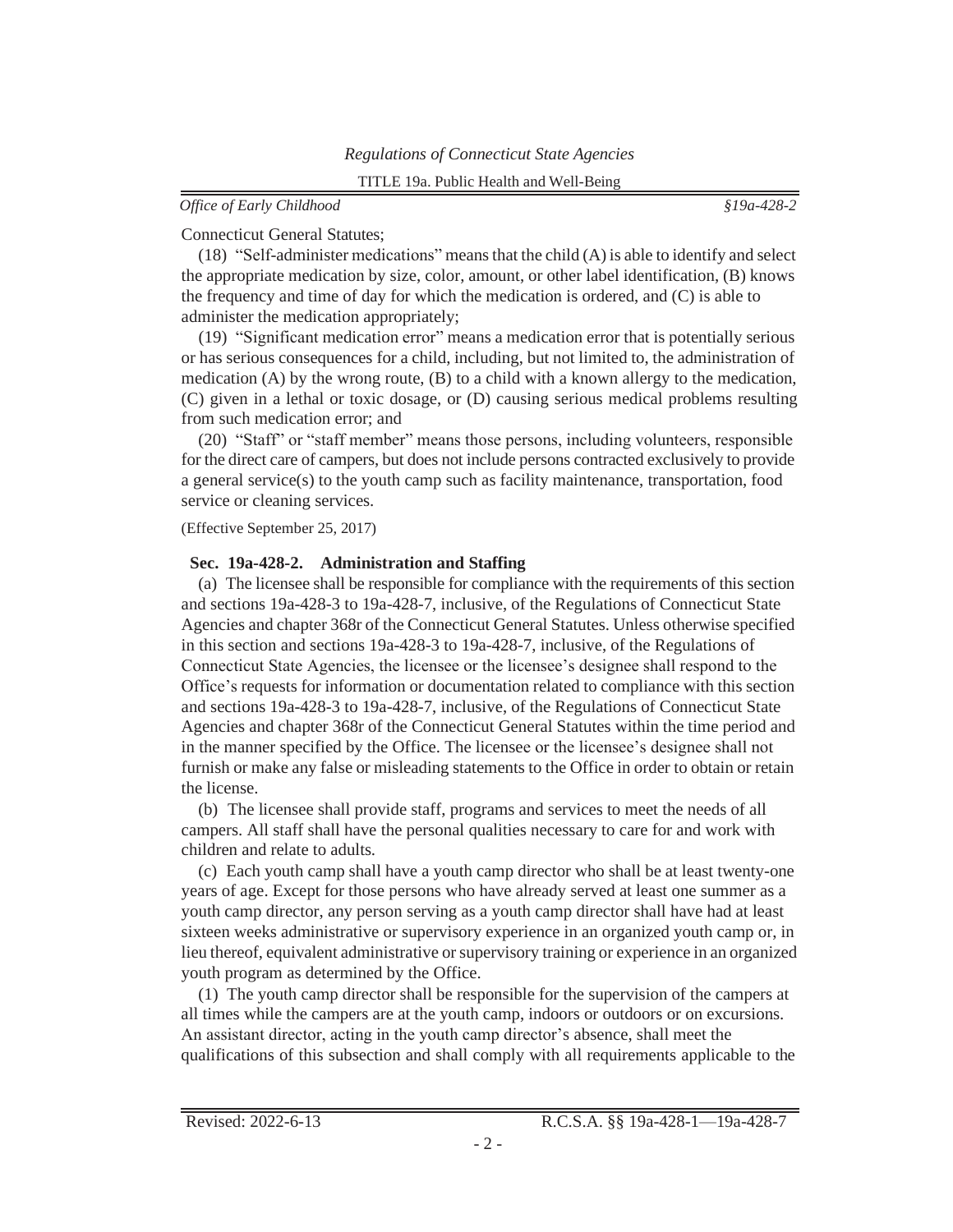#### *Office of Early Childhood §19a-428-2*

youth camp director.

(2) The youth camp director, or the youth camp director's designee, shall make arrangements to escort the Office's inspector around the youth camp premises and to supply the Office's inspector during an inspection or investigation with any information, documents or materials necessary to comply with the inspection or investigation. The youth camp director or, in the absence of the youth camp director, the assistant director shall be familiar with all of the activities offered at the youth camp during the period of the youth camp's license, and have immediate access to all records and facilities utilized for all activities offered during the period of the youth camp's license.

(3) The youth camp director shall be responsible at all times for the health, comfort and safety of campers and staff.

(4) The youth camp director shall be responsible for the implementation of the youth camp's plans, policies and procedures developed by the licensee. The licensee shall be responsible for developing all plans, policies and procedures required pursuant to sections 19a-428-3 to 19a-428-7, inclusive, of the Regulations of Connecticut State Agencies.

(d) The youth camp shall have a director of each individual waterfront or swimming area, including areas devoted to the practice of aquatics, if such areas are used by the youth camp for swimming activities, who shall be at least twenty years of age and shall possess an American Red Cross Lifeguard Training current rating or its equivalent, as determined by the Office.

(e) The youth camp shall have a director of each small craft waterfront area, if such area is used for small craft activities by the youth camp, who shall be at least twenty years of age, shall possess current certification in American Red Cross Lifeguard Training or its equivalent, as determined by the Office, shall have successfully completed a boating safety course applicable to the type of small craft used at the youth camp and shall have experience and boating safety skills appropriate for the type of small craft used and body of water at the youth camp, verified and documented by the youth camp director. Each such director shall comply with the provisions of the applicable state statutes and regulations governing boating laws and scuba diving.

(f) Staff acting in a lifeguard capacity shall meet the requirements of section 19a-113a-1 of the Regulations of Connecticut State Agencies.

(g) Waterfront areas, swimming areas, and small craft waterfront areas utilized by campers or staff while on excursions shall have a director who meets the applicable requirements of subsection (d) or (e) of this section.

(h) The youth camp shall have a director of the firing range, if such range is provided by the youth camp, who shall be at least twenty-one years of age and shall possess a current National Rifle Association Instructor's card or equivalent, as determined by the Office.

(i) The youth camp shall have a director of the archery range, if such range is provided by the youth camp, who shall be at least eighteen years of age and possess evidence satisfactory to the Office of appropriate training and experience in archery, as determined by the Office.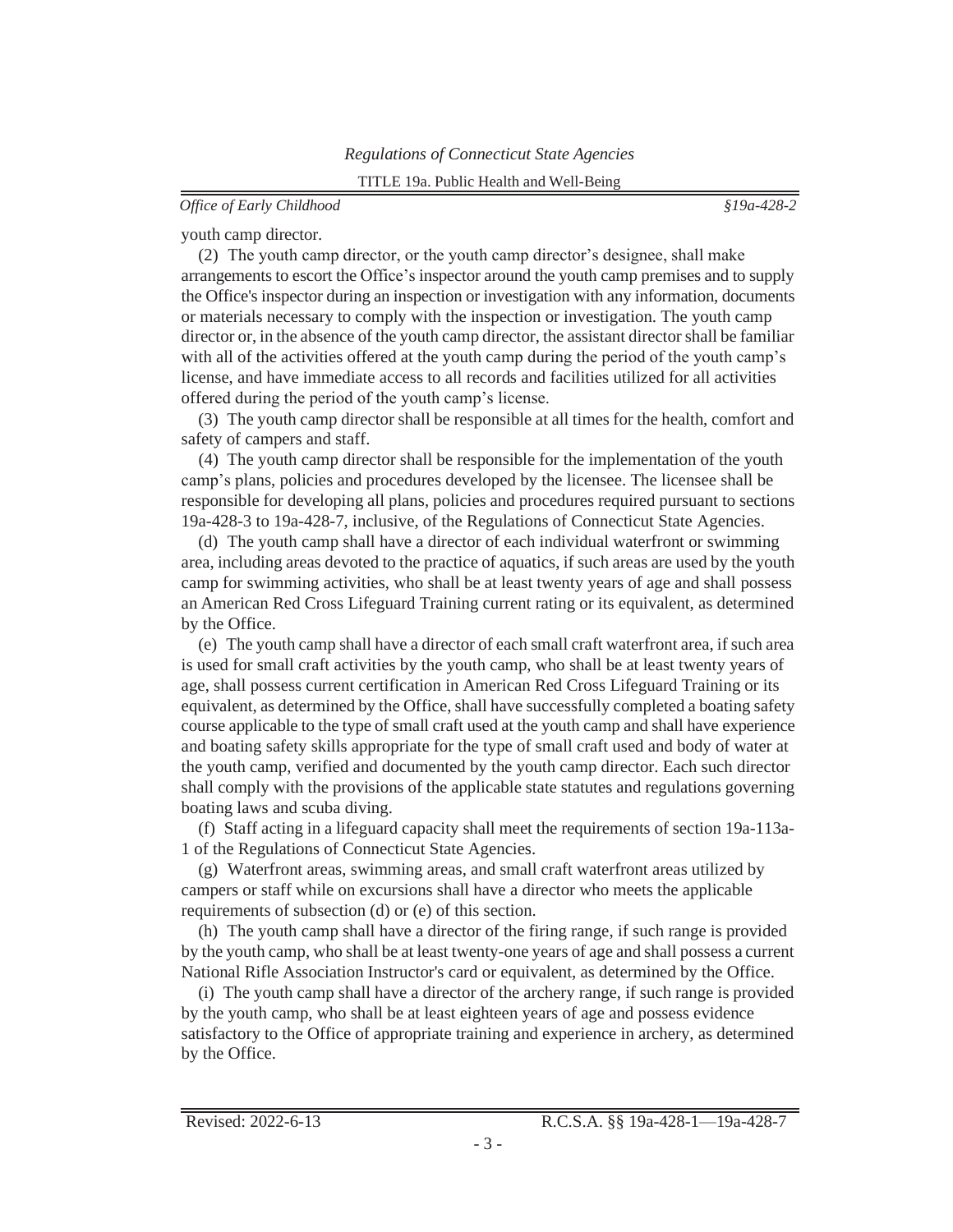(j) The youth camp shall have a director of horseback riding activities, if such activities are provided by the youth camp, who shall be at least eighteen years of age and possess evidence satisfactory to the Office of appropriate training and experience, as determined by the Office.

(k) The youth camp shall have a director of the challenge course, if such course is provided by the youth camp, who shall be at least twenty years of age and possess evidence satisfactory to the Office of appropriate training from an authoritative source in all of the challenge activities offered at the youth camp. The authoritative source shall have published standards, guidelines, or other instructional materials that are in accordance with current published standards and generally accepted operational practices. The challenge course director shall be an employee or contracted vendor of the youth camp and on-site at the youth camp during the majority of time when campers or staff are participating in a challenge course. Any staff member leading a challenge course shall be at least eighteen years of age and shall have completed training on the course elements they are leading that is in accordance with current published standards and generally accepted operational practices and had their skills verified and evaluated by the challenge course director.

(l) The youth camp director may serve as the director of archery or horseback riding activities, in addition to his or her duties as youth camp director, provided the youth camp director meets the requirements of subsection (i) and (j) of this section.

(m) Staff acting as counselors shall be at least sixteen years of age. Campers acting as counselors-in-training shall be at least fourteen years of age.

 $(n)$  In resident youth camps, the ratio of staff to campers shall be at least one staff sixteen years of age or older to six campers under eight years old, and to eight campers eight years of age or older. In day camps, the ratio shall be at least one staff sixteen years of age or older to nine children under six years of age, and to twelve children six years of age or older. The ratio of staff to campers, as specified in this subsection, shall be maintained at all times, including during all youth camp outings and trips.

(o) Whenever campers orstaff are participating in the activities described in subsections (d), (e), (h), (i) and (j) of this section, the director of the activity, or, in the absence of the director of the activity, any other staff member who satisfies the age, training, and experience requirements of the director of the activity, as prescribed in said subsections  $(d)$ ,  $(e)$ ,  $(h)$ ,  $(i)$ and (j), shall be on-site where the activity is occurring.

(p) Whenever campers or staff participate in the activities specified in subsection (k) of this section, the director of the activity or any other staff member, who is at least eighteen years of age and who meets the training requirements in subsection (k) of this section, shall be on-site where the activity is occurring.

(q) Any staff member that has reasonable cause to suspect or believe that any camper has been abused or neglected, or is in imminent risk of serious harm, shall immediately report such suspicion or belief to the youth camp director or youth camp assistant director.

(r) The licensee shall develop, in consultation with the local emergency management director, a written emergency management plan for matters that include, but are not limited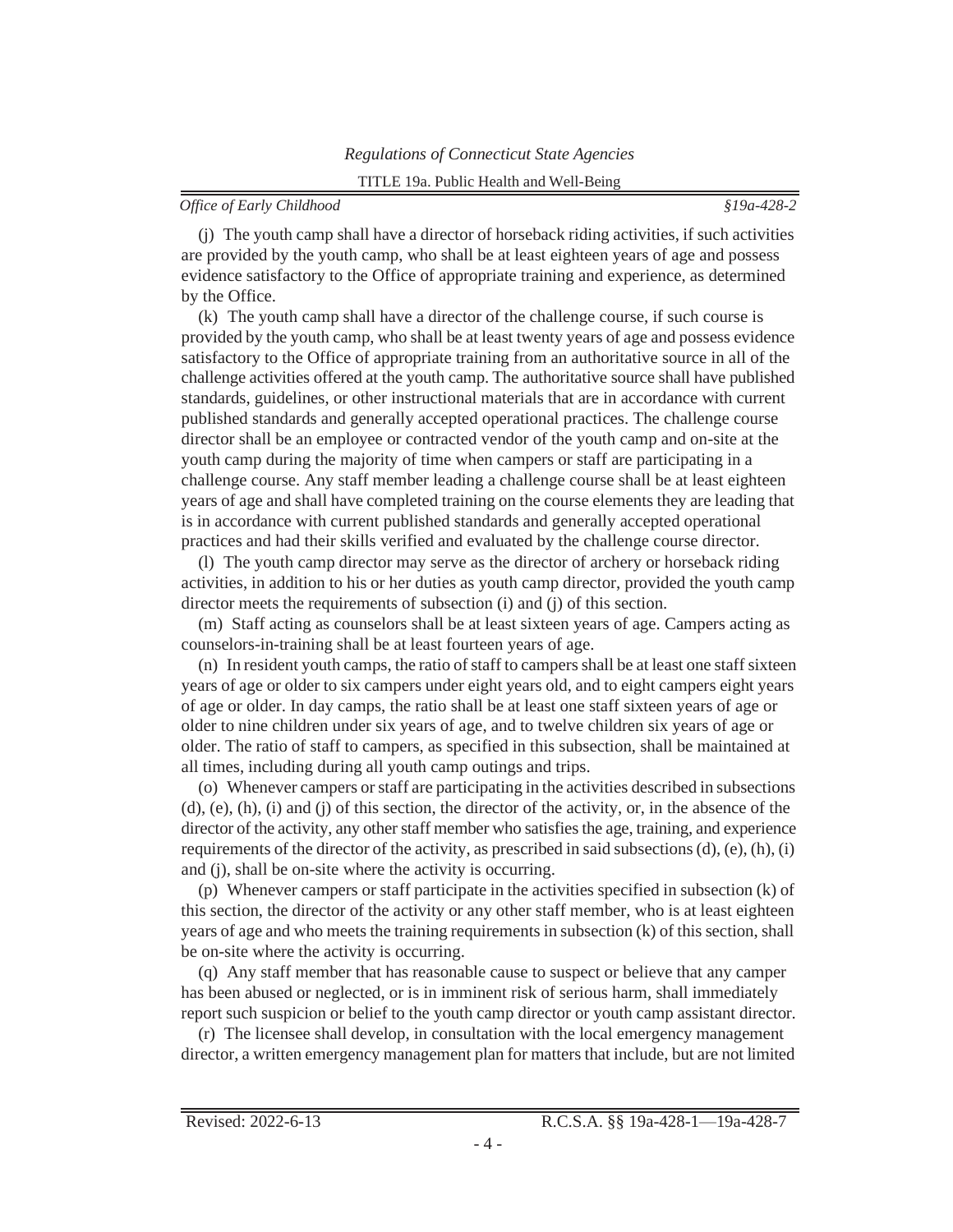## *Office of Early Childhood §19a-428-3*

<span id="page-16-0"></span>to, fire, a medical incident, a weather related incident, a man-made disaster, natural disasters or acts of terrorism. The plan shall address the assignment of staff responsibilities, identification of means of egress, identification of evacuation sites that will provide safe temporary care for children, transportation, plans for shelter in place if evacuation is not feasible, lock-down procedures, and accommodations for children with disabilities and chronic medical conditions that have been developed in consultation with the child's parent(s). All staff shall be trained on the details of the plan and a copy shall be maintained on-site and available to all staff.

(s) Each staff member shall meet the age requirements prescribed in this section on or before the date such staff member commences employment at the youth camp.

(t) The licensee shall:

(1) Submit the documentation required by section 19a-421(g) of the Connecticut General Statutes and a notification required by section 19a-421(f) of the Connecticut General Statutes in the format and manner specified by the Office.

(2) Obtain from each prospective employee, who is eighteen years of age or older, for a position that requires the provision of care to a child or involves unsupervised access to a child, a listing of all employment held in the United States for an organization that provides care or services to children in the preceding five years. The operator shall take reasonable steps to contact each such previous employer and any employers made accessible to the Operator by the Office, to verify, at a minimum, the prospective employee's job title and description of his or her regular duties, confirm the employment dates, and ask whether such previous employer would recommend the prospective employee for employment. The Operator shall maintain on file at the youth camp documentation that verifies efforts to comply with the requirements of this subdivision and provide to the Office any information obtained pursuant to this subdivision upon request of the Office.

(Effective September 25, 2017; Amended June 13, 2022)

#### **Sec. 19a-428-3. Records**

(a) Records of both staff and campers shall be kept on file at the youth camp and shall include the personal data concerning each member of the staff and camper kept in any reasonable form the youth camp director may choose. Such records shall include, but not be limited to, the name, age and address of the staff member or camper, the name, address and telephone numbers including the business telephone number of the parent or an adult next of kin who shall be notified in an emergency, the date of first attendance at the youth camp and the date of leaving the youth camp permanently in the case of residence youth camps, or the last date of attendance at the youth camp in the case of day camps, and a physical examination or health status certification by a physician, an advanced practice registered nurse or a physician assistant dated not more than thirty-six months prior to the date of arrival at the youth camp or a health status certification by a registered nurse dated not more than thirty-six months prior to the date of arrival at the youth camp. The physical examination or the health status certification shall include a statement about the child's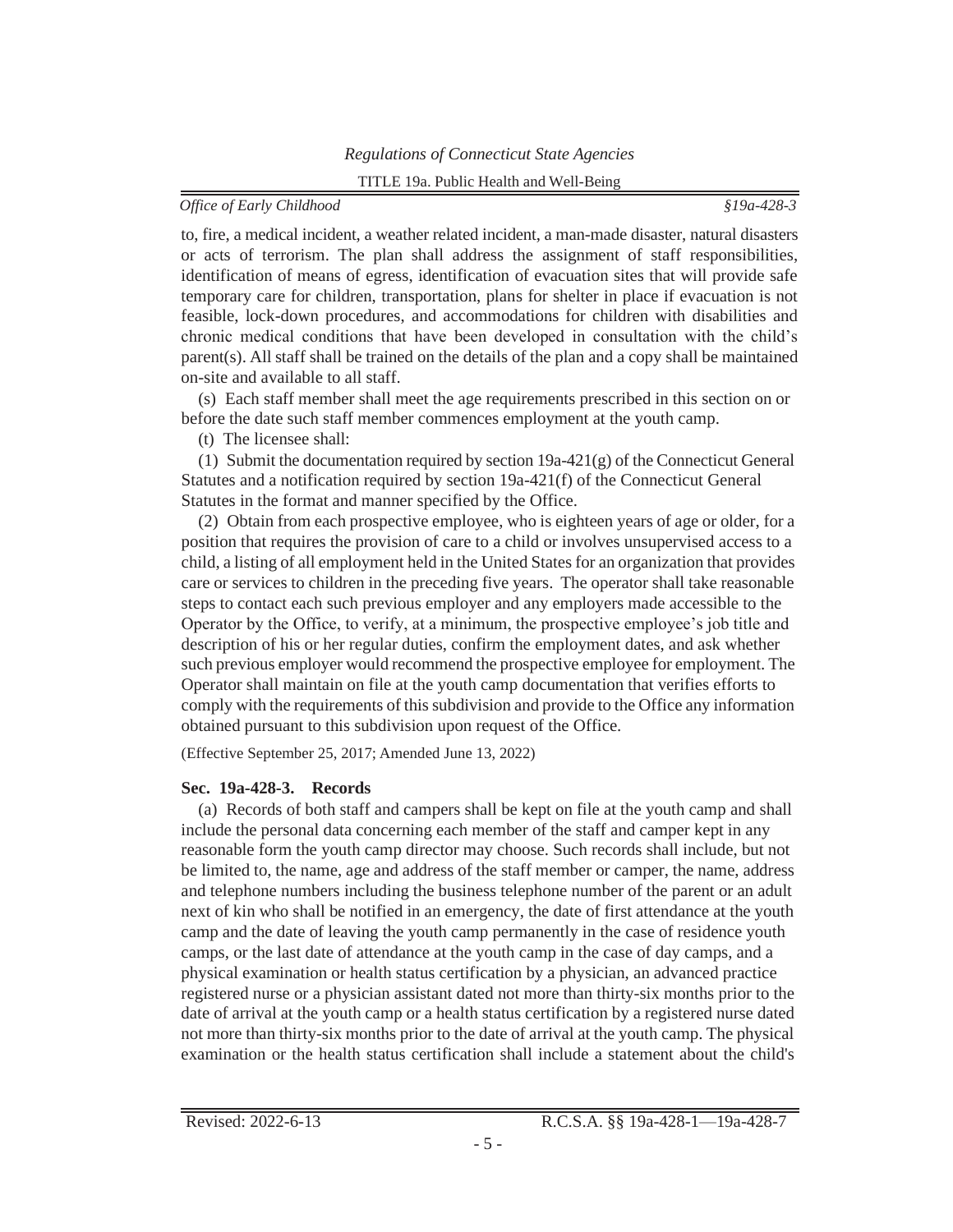general health and the presence of any known medical or emotional illness or disorder that poses a risk to other children or which affects the child's functional ability to participate safely in a youth camp. The physical examination and health assessment form, as described in section 10-206 of the Connecticut General Statutes, that is required for school purposes may be used to satisfy the physical examination or health status certification required in this subsection. The record for each camper shall include information regarding disabilities or special health care needs such as, allergies, special dietary needs, dental problems, hearing or visual impairments, chronic illness, developmental variations or history of contagious disease, and an individual plan of care for a camper with special health care needs or disabilities, developed with the child's parent(s) and health care provider and updated, as necessary. Such plan of care shall include appropriate care of the camper in the event of a medical or other emergency and shall be signed by the parent(s) and staff responsible for the care of the camper. The physical examination or the health status certification may be waived where such procedure is contrary to the religious beliefs of the camper or parent(s). A statement requesting such exemption shall be submitted annually and shall be kept on file at the youth camp. This statement shall be signed by a parent, and shall grant permission to youth camp authorities to authorize physical examination or other appropriate measures when medical emergencies occur. The parent shall certify and accept complete responsibility for the health of the camper and that to the best of the parent's knowledge the camper is in good health. The physical examination for staff and campers who are school age or younger shall include documentation that they have been adequately immunized according to the schedule adopted by the Commissioner of Public Health pursuant to section 19a-7f of the Connecticut General Statutes. A physical examination and health assessment form, as described in section 10-206 of the Connecticut General Statutes, that is required for school purposes, may be used to satisfy the immunization requirement of this subsection provided it is dated not more than thirty-six months prior to the date the camper arrives at the youth camp. Where the individual, because of medical reasons, does not have such immunizations, these reasons shall be so specified in writing by a physician, physician assistant, or an advanced practice registered nurse indicating that the child has a medical contraindication to immunization. Where the individual or the parent(s) of such child, because of religious reasons, does not have such immunizations, these reasons shall be so specified in a written statement that shall be updated annually, signed by the child's parent(s), and acknowledged by a judge of a court of record or a family support magistrate, a clerk or deputy clerk of a court having a seal, a town clerk, a notary public, a justice of the peace, or an attorney admitted to the bar of this state. If a child is determined to be a homeless child or youth, as defined in 42 USC 11434a, as amended from time to time, the youth camp shall allow the child to attend the youth camp for up to 90 days without the required physical examination or health status certification and immunization records. Records documenting temporary waiver eligibility determinations shall be maintained on file at the youth camp for a period of two years.

(b) The licensee shall notify the commissioner in writing as soon as possible, but not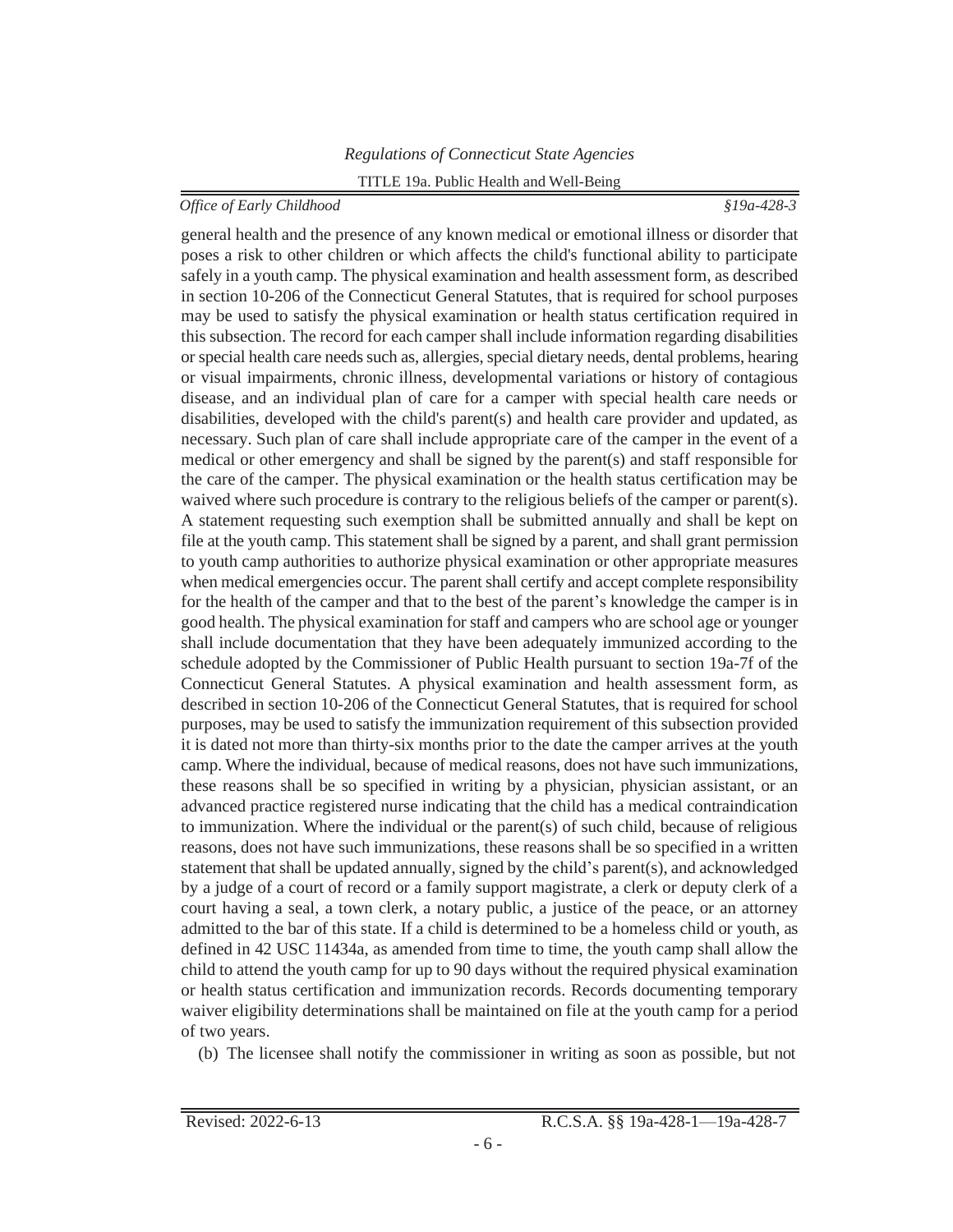<span id="page-18-0"></span>later than five business days after the date of any change in circumstances, which alters or affects the youth camp services as stated in the license application. The licensee shall report changes in circumstances that include, but are not limited to, change in location of the youth camp, change in operational dates of the youth camp, change in trip dates, and change in youth camp director.

(Effective September 25, 2017)

## **Sec. 19a-428-4. Physical Plant and Program Practices**

(a) The water supply shall be provided from (1) a public water system that is regulated by the Department of Public Health and complies with all applicable sections of the Regulations of Connecticut State Agencies, or (2) a source that is of sufficient quality and quantity to satisfy the requirements of the maximum number of personsserved by the youth camp at any time and that conforms with the requirements of sections 19-13-B51a to 19- 13-B51m, inclusive, and section 19-13-B101 of the Regulations of Connecticut State Agencies.

(b) Drinking fountains shall be sanitary and in compliance with section 19-13-B35 of the Regulations of Connecticut State Agencies. No common drinking utensils shall be provided or used. Readily available drinking water shall be accessible to children at all times.

(c) Chemical toilets, fly tight privy pits or water flushed toilets shall be provided and shall be maintained in a clean and sanitary condition. Separate toilets for males and females shall be provided. In a residential youth camp, at least one toilet seat for each fifteen persons or fraction thereof shall be provided. At least one toilet seat for each twenty persons or fraction thereof shall be provided in each day camp. Urinals may be substituted for not more than one-half of the total requirement of toilet seats for male persons. No sleeping quarters within a youth camp shall be at a greater distance than three hundred feet from the toilets. The location of all toilets shall be plainly indicated by signs. Privy pits shall be located at least two hundred feet from a kitchen or food service area.

(d) The method of final sewage or refuse disposal utilized in connection with the operation of a youth camp shall not create a nuisance and shall conform with the requirements of sections 19-13-B103a to 19-13-B104d, inclusive, of the Regulations of Connecticut State Agencies, and plans for such disposal shall be approved by the Department of Public Health.

(e) The plumbing systems in each youth camp shall conform with the requirements of section 19-13-B45 of the Regulations of Connecticut State Agencies.

(f) Adequate hand washing facilities shall be provided with at least one facility for each twenty persons or fraction thereof. Wash basins and water shall be readily accessible to the toilet rooms. In a residential youth camp at least one shower house shall be provided with one shower head for each twenty persons or fraction thereof.

(g) Supervision and equipment sufficient to prevent littering of the grounds with rubbish, garbage or other refuse shall be provided and maintained. Fly tight depositories for such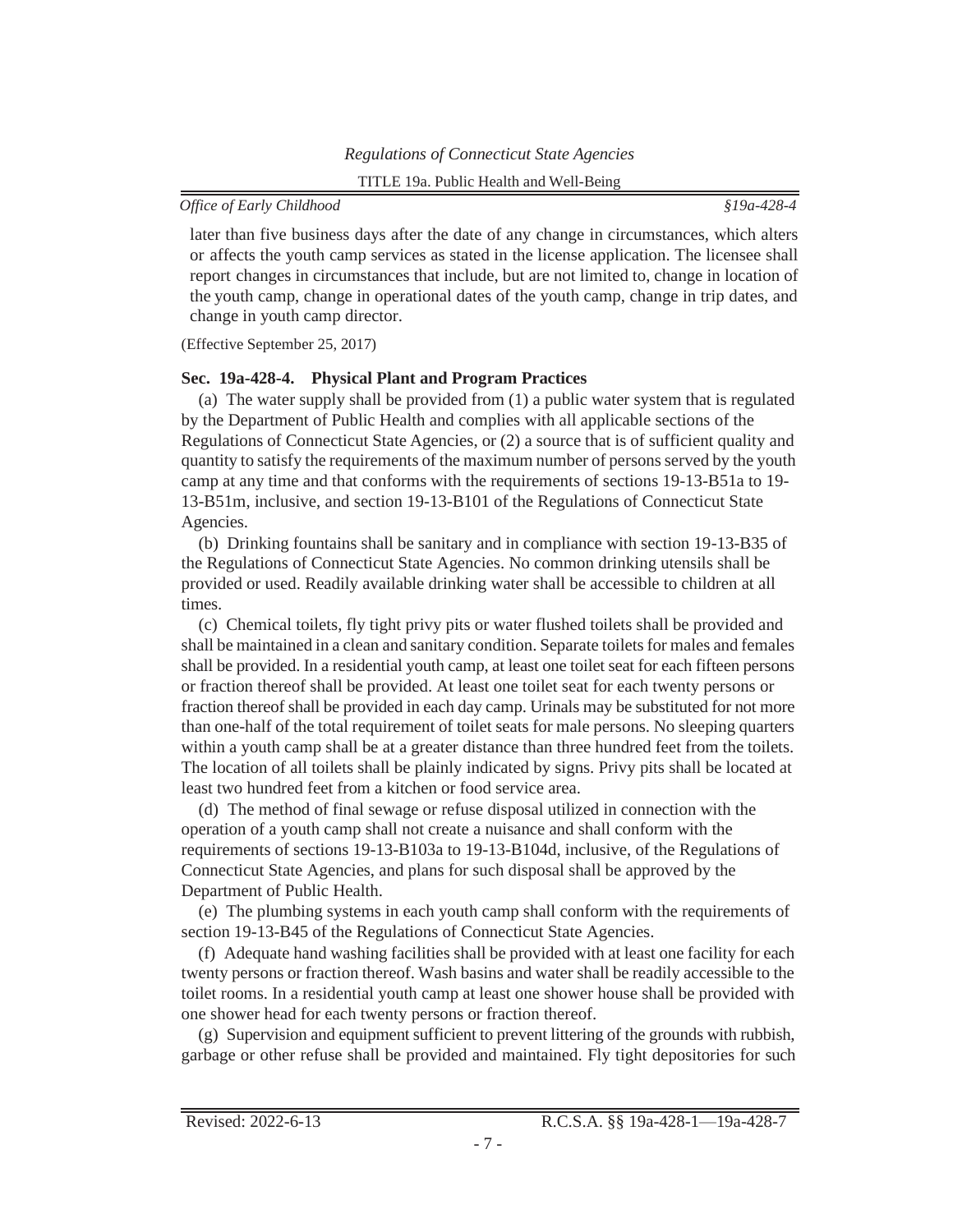material shall be provided and conspicuously located. Each dwelling unit site within a youth camp shall be not more than a distance of two hundred feet of such depository. Such depositories shall not be permitted to become foul smelling or unsightly or a breeding place for flies.

(h) Youth camps that dispense foods or beverages shall meet the requirements of section 19-13-B42 of the Regulations of Connecticut State Agencies. Day camps shall collect and store potentially hazardous food in accordance with section 19-13-B42 of the Regulations of Connecticut State Agencies.

(i) Swimming pools and bathing facilities, when provided, shall comply with the applicable provisions of section 19-13-B33b of the Regulations of Connecticut State Agencies.

(j) The youth camp site shall be owned by the licensee or the licensee shall have a written lease to use the site as a youth camp and shall comply with the following general sanitation requirements:

(1) The location of the youth camp shall be such as to supply adequate drainage of all areas occupied by campers, the food preparation and service area and other activity areas.

(2) Buildings shall be maintained in a safe and sanitary condition. When the Office or the local director of health so directs, a certificate of approval shall be obtained from the local or state fire marshal.

(3) All hot water and space heaters shall be located and vented to prevent risk of fire or health hazard.

(k) In every youth camp where space for trailer coaches, as defined by section 19-13- B44 of the Regulations of Connecticut State Agencies, is rented or offered for rent or on which free occupancy or camping of trailers is permitted to trailer owners or users, sanitary facilities shall be furnished for the disposal of wastes from trailer sinks and toilets. Trailer coaches shall meet the sanitation requirements in section 19-13-B44 of the Regulations of Connecticut State Agencies.

(l) Fields intended for athletic activities or use shall be maintained free of hazards.

(m) The waterfront and aquatic activities shall be laid out and conducted in accordance with training relating to water safety and small craft safety offered by the American Red Cross or its equivalent, as determined by the Office.

(n) Any amusement ride or devise shall meet the requirements of sections 29-132 to 29- 136, inclusive, of the Connecticut General Statutes.

(o) The firing range shall be laid out and operated in accordance with standards of the National Rifle Association or its equivalent, as determined by the Office.

(p) Each challenge course shall be inspected prior to itsinitial use and annually thereafter, or more frequently if the course has been subject to any significant environmental impact, by a professional vendor or other qualified personnel not directly affiliated with the youth camp who follow the recommendations of authoritative sources, adhere to peer-accepted practices in construction and inspection of challenge courses and have experience in the construction and evaluation of the types of challenge courses being offered at the youth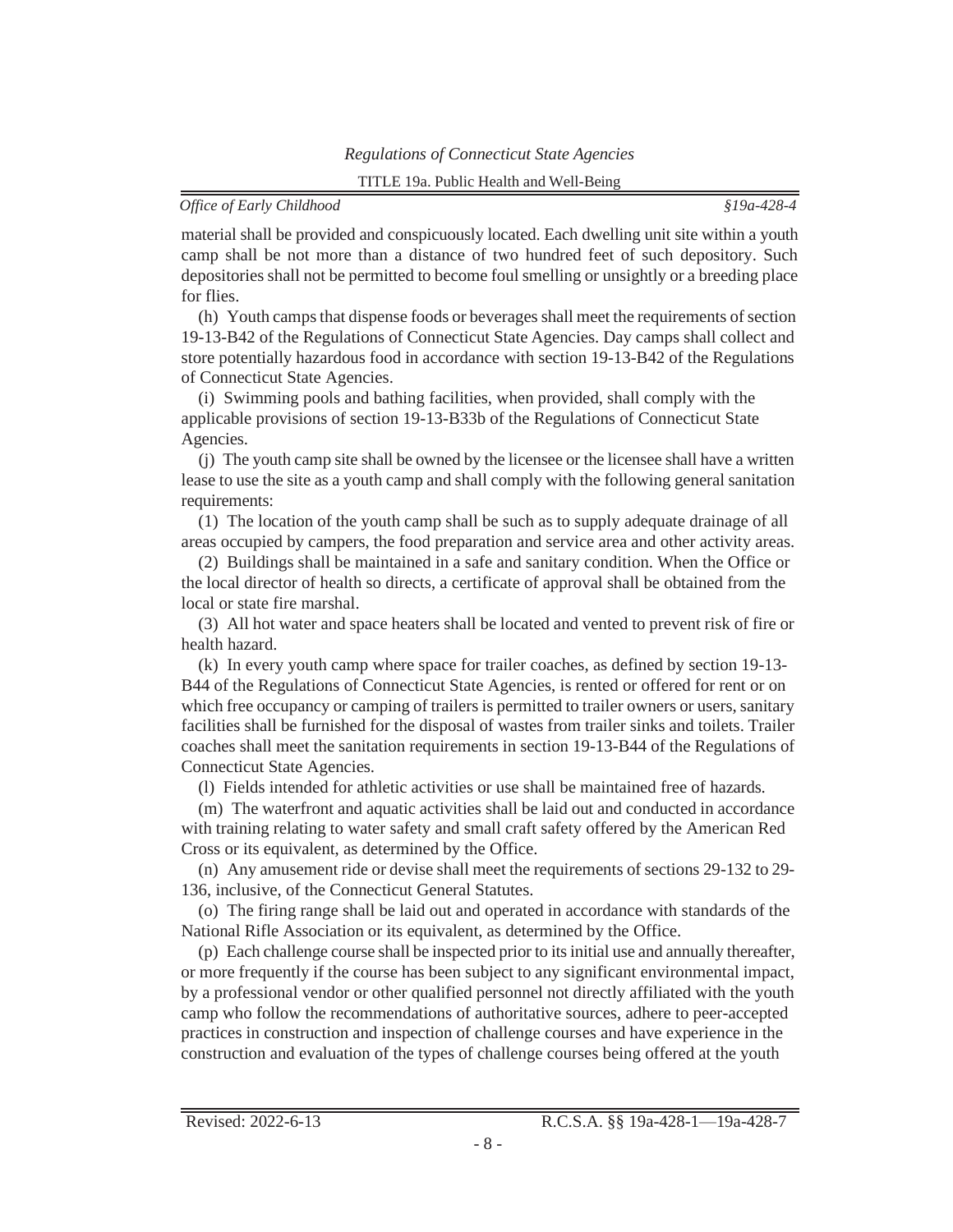<span id="page-20-0"></span>camp. Documentation of any inspection shall be maintained on-site for a period of two (2) years.

(q) The licensee shall develop written policies and procedures governing each of the following activities, if provided at the youth camp, the challenge course, firing range, archery range and horseback riding activities. The written policies and procedures shall be maintained on-site. The policies and procedures governing the challenge course, firing range, archery range and horseback riding activities shall include, but not be limited to, emergency operating plans, equipment maintenance and inspection, a procedure for communicating concerns to supervisory and managerial staff, supervision of activities, staff to child ratios, protective equipment, eligibility requirements for participation, and restriction of access to activities and equipment by unauthorized and unsupervised persons.

(r) The licensee shall be responsible for ensuring compliance with all applicable motor vehicle laws when transporting staff and campers. The licensee shall maintain official verification of a motor vehicle safety inspection for the current year for each youth camp vehicle used to transport staff and campers, and shall register, if necessary, each such youth camp vehicle for its specific use. For purposes of this subsection, "youth camp vehicle" does not include a school bus, school transportation vehicle, charter bus or motor coach.

(s) Boats and small crafts shall be operated in compliance with all applicable boating laws. Boats and small crafts shall be licensed or registered under the boating laws, if so required, and this information shall be available upon request to the Office. Water safety equipment shall meet applicable United States Coast Guard standards.

(t) Prior to each out-of-camp outing, the parent(s) of each camper shall sign a permission form allowing such camper to participate in such outing. Such permission form, as well as documentation indicating which staff and campers will be participating in such outing and the purpose, exact destination and itinerary of such outing, shall be maintained on-site at the youth camp for one (1) year. Staff with adequate training and experience relative to the trip activities shall be present during all youth camp outings to ensure the health and safety of campers and staff.

(u) Exceptions to the requirements of subsections (a), (c), and (f) of this section may be made by the Office at the Office's discretion in the case of primitive or pioneer youth camps. Exceptions to the requirements of subsection (a) of section 19a-428-3 may be made by the Office at the Office's discretion in the case of day camps where the requirements of a physical examination or health status certification for campers would impose a hardship on the administration of such a youth camp. Requests for such exemptions shall be made in writing by the youth camp director or licensee at least thirty days before the opening of youth camp.

(Effective September 25, 2017)

#### **Sec. 19a-428-5. Health Care**

(a) A physician or advanced practice registered nurse shall be on call and shall be responsible for all health care including first aid. Annually the physician or advanced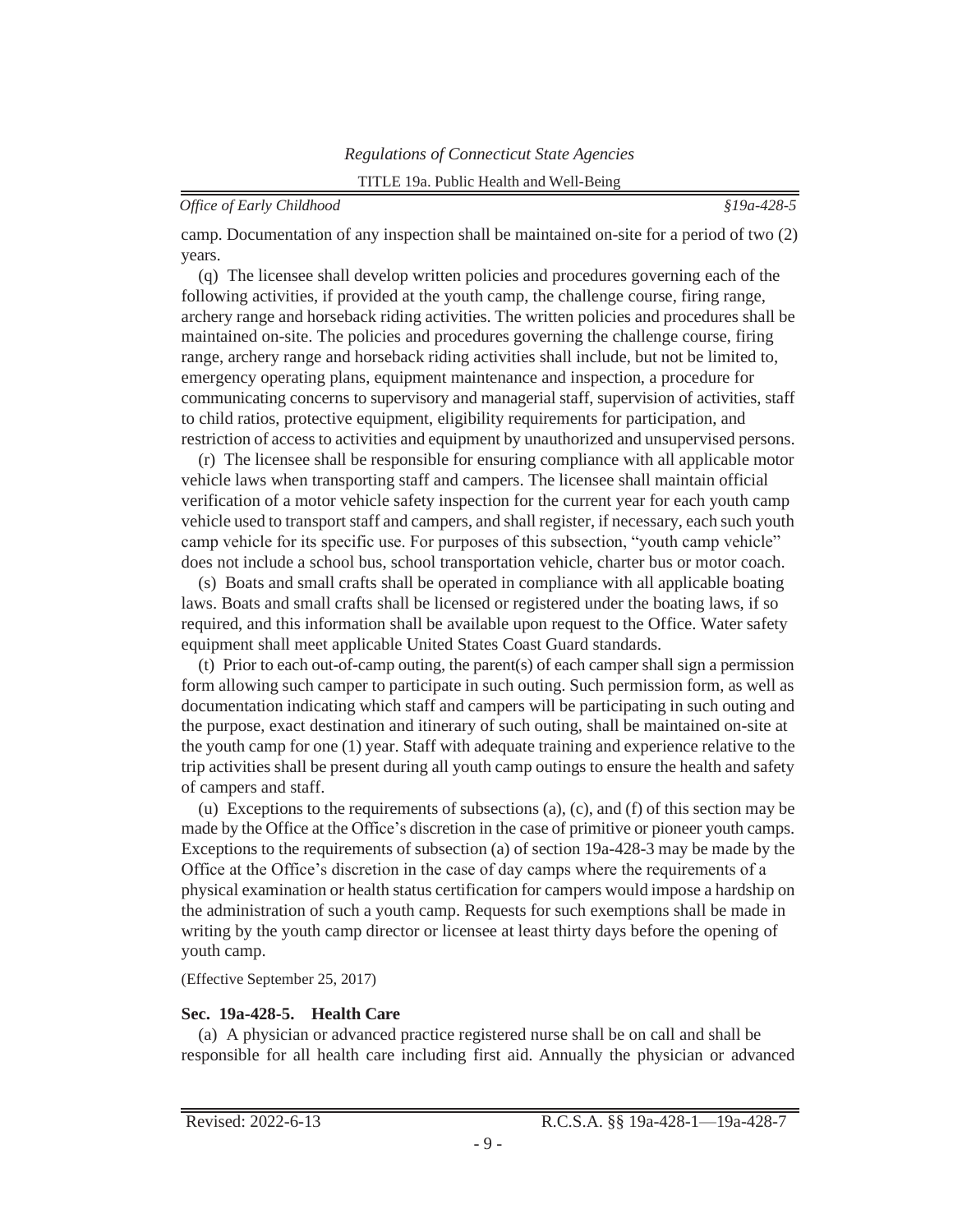practice registered nurse shall sign and date standing orders to be carried out in the physician's or advanced practice registered nurse's absence by the youth camp nurse, or first aid instructions to be carried out by a person at least twenty-one years of age who holds current certification in first aid by the American Red Cross, the American Heart Association, the National Safety Council, American Safety and Health Institute or Medic First Aid International, Inc. Additional aides under age twenty-one may be employed to provide first aid if they hold current certification in first aid by the American Red Cross, the American Heart Association, the National Safety Council, American Safety and Health Institute or Medic First Aid International, Inc., but shall not be in charge of or provide health care. Any first aid course approved by the Office prior to January 6, 2016, shall continue to be acceptable for purposes of this subsection. All youth camp health care personnel shall hold current certification in cardiopulmonary resuscitation appropriate to the population served by the youth camp and issued by an organization identified in section 19a-79 of the Connecticut General Statutes. Acceptable first aid and cardiopulmonary resuscitation certifications shall be based on a hands-on demonstration of the individual's ability to provide first aid and cardiopulmonary resuscitation. For residential youth camps having two hundred fifty or more campers orstaff in residence, a registered nurse shall be in charge of first aid and emergency medical care activities. First aid equipment and supplies shall be specified by the youth camp physician or advanced practice registered nurse in the first aid instructions. Only nonprescription drugs shall be available in stock containers in youth camps. Prescription drugs shall be available only on individual prescription unless locked and in the sole custody of an authorized prescriber. The physician or registered nurse shall maintain proof of use records as required under section 21a-254 of the Connecticut General Statutes.

(b) Communicable disease control shall meet the requirements of sections 19a-36-A3 and 19a-36-A4 of the Regulations of Connecticut State Agencies.

(c) There shall be on file a memorandum of understanding with the on-call or resident physician or advanced practice registered nurse concerning the provision of medical care for emergencies and of routine care to be carried out at the youth camp, including standing orders for the nurse, if there is one, and instructions for the provision of first aid in lieu of a resident physician or nurse, for both day and residential youth camps.

(d) There shall be a working telephone available to the first aid area for the use of the first aid staff, with posting of the telephone numbers of the youth camp physician or advanced practice registered nurse, youth camp director, youth camp nurse, nearest hospital, local director of health in whose jurisdiction the youth camp falls, local fire department in whose jurisdiction the youth camp falls, local police department in whose jurisdiction the youth camp falls, the poison control center, and ambulance services.

(e) An abstract record of all cases treated at the youth camp shall be kept in a manner that prevents alteration of the information contained in the record such as a bound volume. The abstract record shall include the date, time, circumstances that resulted in the case, the condition, treatment provided and persons responsible for the care. At least once a week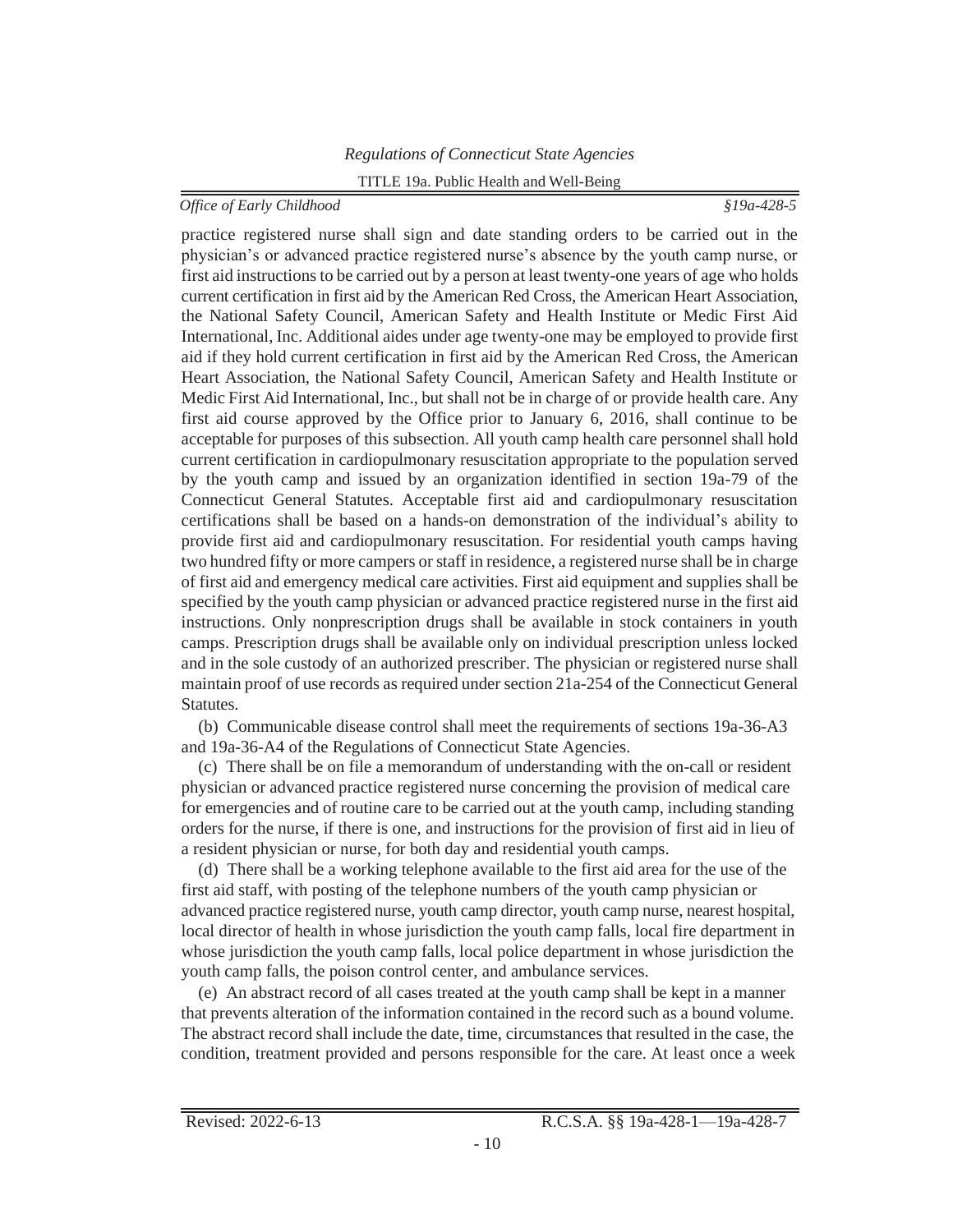<span id="page-22-0"></span>these cases shall be reviewed by the youth camp physician or advanced practice registered nurse who shall sign and date the abstract record indicating the physician or advanced practice registered nurse's review of cases.

(f) There shall be available a defined area where ill or injured individuals may rest and receive care until they are either removed from the youth camp or recovered. This area shall be adequate to provide for the temporary isolation of any suspected communicable diseases and shall have its own toilet facilities not used for other purposes within the youth camp.

(g) Any (1) fatality that occurs at the youth camp or results from camping activities, or (2) injury that occurs at the youth camp or results from camping activities that result in a camper being admitted to a hospital or diagnosed with a fracture, concussion or second or third degree burn, shall be reported in writing to the Office not later than the next business day.

(Effective September 25, 2017; Amended June 13, 2022)

# **Sec. 19a-428-6. Administration of Medications**

(a) Youth camps are not required by thissubsection to administer medicationsto children. If a youth camp permits the administration of medications of any kind by staff not licensed to administer medication, the youth camp shall comply with all requirements of thissection and shall have written policies and procedures at the youth camp governing the administration of medications that shall include, but not be limited to, the types of medication that will be administered, parental responsibilities, staff responsibilities, proper storage of medication and record keeping. Such policies and procedures shall be available for review by the Office during inspections or upon demand and shall reflect current best practice. No staff member under eighteen years of age shall administer any medication at a youth camp.

(1) Administration of Nonprescription Topical Medications Only

(A) For the purposes of this subdivision, nonprescription topical medications shall include:

(i) Diaper changing or other ointments free of antibiotic, antifungal, or steroidal components;

(ii) Medicated powders; and

(iii) Gum or lip medications available without a prescription.

(B) Nonprescription Topical Medications Administration/Parent Permission Records The written permission of the parent shall be required prior to the administration of the nonprescription topical medication and shall be kept on file at the youth camp for each child administered a nonprescription topical medication. The parent shall be immediately notified of any medication error, written notice of such medication error shall be sent to the parent not more than seventy two hours after the medication error occurred, and such medication error shall be documented in the child's health record.

(C) Nonprescription Topical Medications, Labeling and Storage

(i) The medication shall be stored in the original container and shall contain the following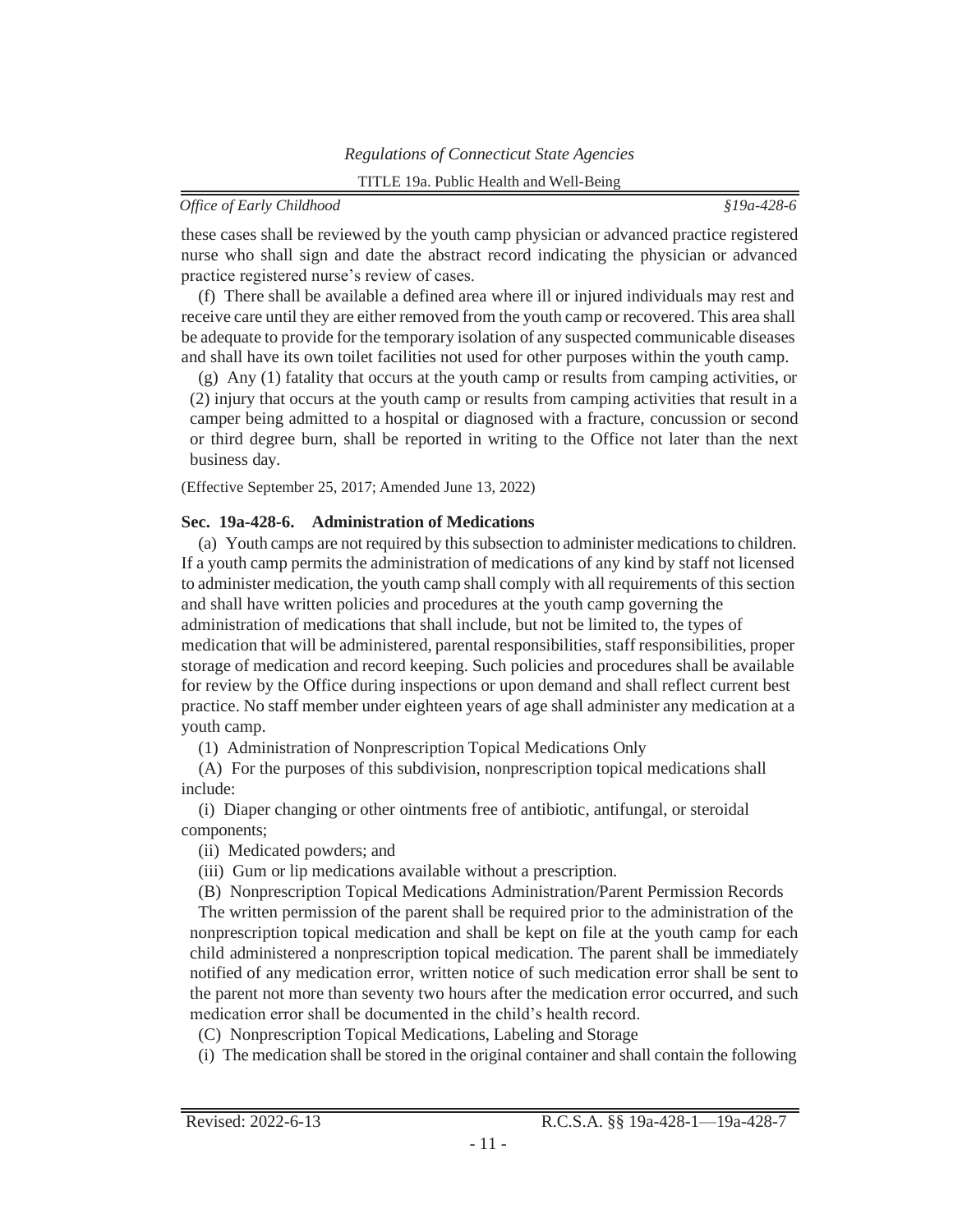information on the container or packaging indicating:

(I) The individual child's name;

(II) The name of the medication; and

(III) Directions for the medication's administration.

(ii) The medication shall be stored away from food and inaccessible to children and unauthorized persons. External and internal medications shall be stored separately from each other.

(iii) Any unused portion of the medication shall be returned to the parent. Any expired medication shall be destroyed by the staff member in a safe manner or returned to the parent.

(2) Administration of Medications Other Than Nonprescription Topical Medications

(A) Training Requirements

(i) Prior to the administration of any medication by staff members, the staff members responsible for administering the medications shall first be trained by a pharmacist, physician, physician assistant, advanced practice registered nurse or registered nurse in the methods of administration of medications and shall receive written approval from the trainer indicating that the trainee has successfully completed a training program as required under this subparagraph. A staff member trained and approved to administer medication shall be present whenever a child who has written orders to receive medication by an authorized prescriber is enrolled and present at the youth camp, and the youth camp permits the administration of medication by staff not licensed to administer medication.

(ii) The training in the administration of medications shall be documented and shall include, but not be limited to, the following:

(I) Statement of objectives;

(II) A description of methods of administration including principles and techniques;

(III) Techniques to encourage children who are reluctant or noncompliant to take their medication and the importance of communicating the noncompliance to the child's parent and to the authorized prescriber;

(IV) Demonstration of techniques by the trainer and return demonstration by participants, assuring that the trainee can accurately understand and interpret orders and carry them out correctly;

(V) Recognition of side effects and appropriate follow up action;

(VI) Avoidance of medication errors and the action to take if a medication error or a significant medication error occurs, or if a dosage is missed or refused;

(VII) Abbreviations commonly used;

(VIII) Required documentation including parent permission, written orders from authorized prescribers, and the record of administration;

(IX) Safe handling, including receiving medication from a parent, safe disposal, and universal precautions; and

(X) Properstorage including controlled substances, in accordance with section 21a-262- 10 of the Regulations of Connecticut State Agencies.

(iii) In addition to the training requirements described in clauses (i) and (ii) of this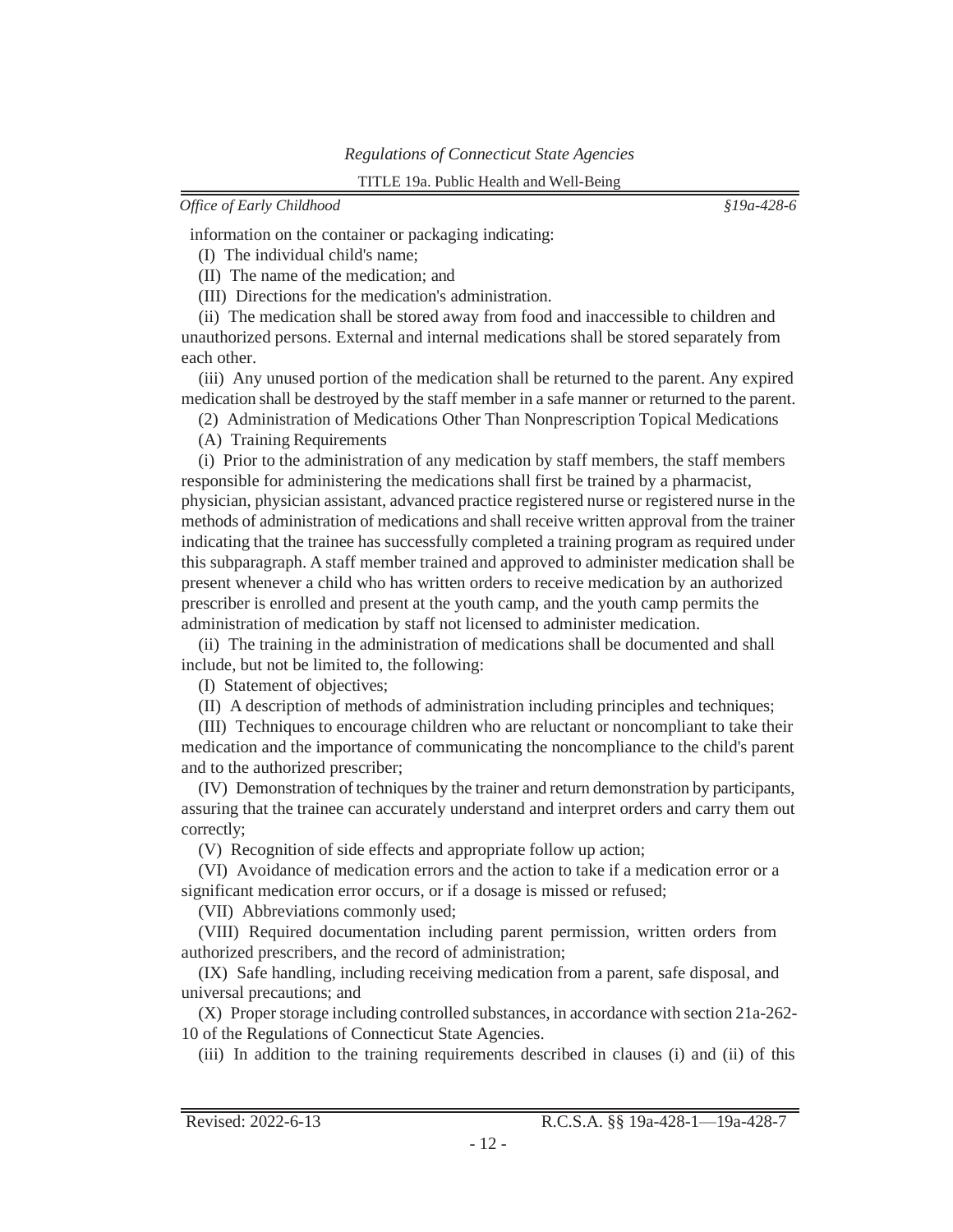subparagraph, before a staff member may administer oral, topical or inhalant medications, the staff member shall have successfully completed a training program on the administration of oral, topical and inhalant medications. The trainer, who shall be a pharmacist, physician, physician assistant, advanced practice registered nurse or registered nurse, shall assure that the staff member understands the indications, side effects, handling, and methods of administration for oral, topical and inhalant medication. After completing such training, the staff member shall have his or her skills and competency in the administration of oral, topical and inhalant medication reviewed and validated by a pharmacist, physician, physician assistant, advanced practice registered nurse or registered nurse every three years. The youth camp shall have staff trained in the administration of oral, topical and inhalant medication on-site during all hours when a child with a prescription for an oral, topical or inhalant medication, is on-site.

(iv) In addition to the training requirements described in clauses (i) and (ii) of this subparagraph, before a staff member may administer injectable medications by a premeasured commercially prepared auto-injector, the staff member shall have successfully completed a training program on the administration of injectable medications by a premeasured, commercially prepared auto-injector. The trainer who shall be a pharmacist, physician, physician assistant, advanced practice registered nurse or registered nurse, shall assure that the staff member understands the indications, side effects, handling and methods of administration for injectable medication. After completing such training, the staff members shall annually have his or her skills and competency in the administration of injectable medication reviewed and validated by a pharmacist, physician, physician assistant, advanced practice registered nurse or registered nurse. Injectable medications by a premeasured commercially prepared auto-injector shall only be given in emergency situations. The youth camp shall have staff trained in the use of a premeasured commercially prepared auto-injector used to treat an allergic reaction on-site during all hours when a child with a prescription for a premeasured commercially prepared auto-injector used to treat an allergic reaction is on-site.

(v) In addition to the training requirements described in clauses (i) and (ii) of this subparagraph, before a staff member may administer rectal medications, the staff member shall have successfully completed a training program on the administration of rectal medications. The trainer, who shall be a pharmacist, physician, physician assistant, advanced practice registered nurse or registered nurse, shall assure that the staff member understands the indications, side effects, handling, and the methods of administration for rectal medication. After completing such training, the staff member shall have his or her skills and competency in the administration of rectal medications reviewed and validated by a pharmacist, physician, physician assistant, advanced practice registered nurse or registered nurse every three years. The youth camp shall have staff trained in the administration of rectal medication on-site during all hours when a child with a prescription for rectal medication is on-site.

(vi) In addition to the training requirements described in clauses (i) and (ii) of this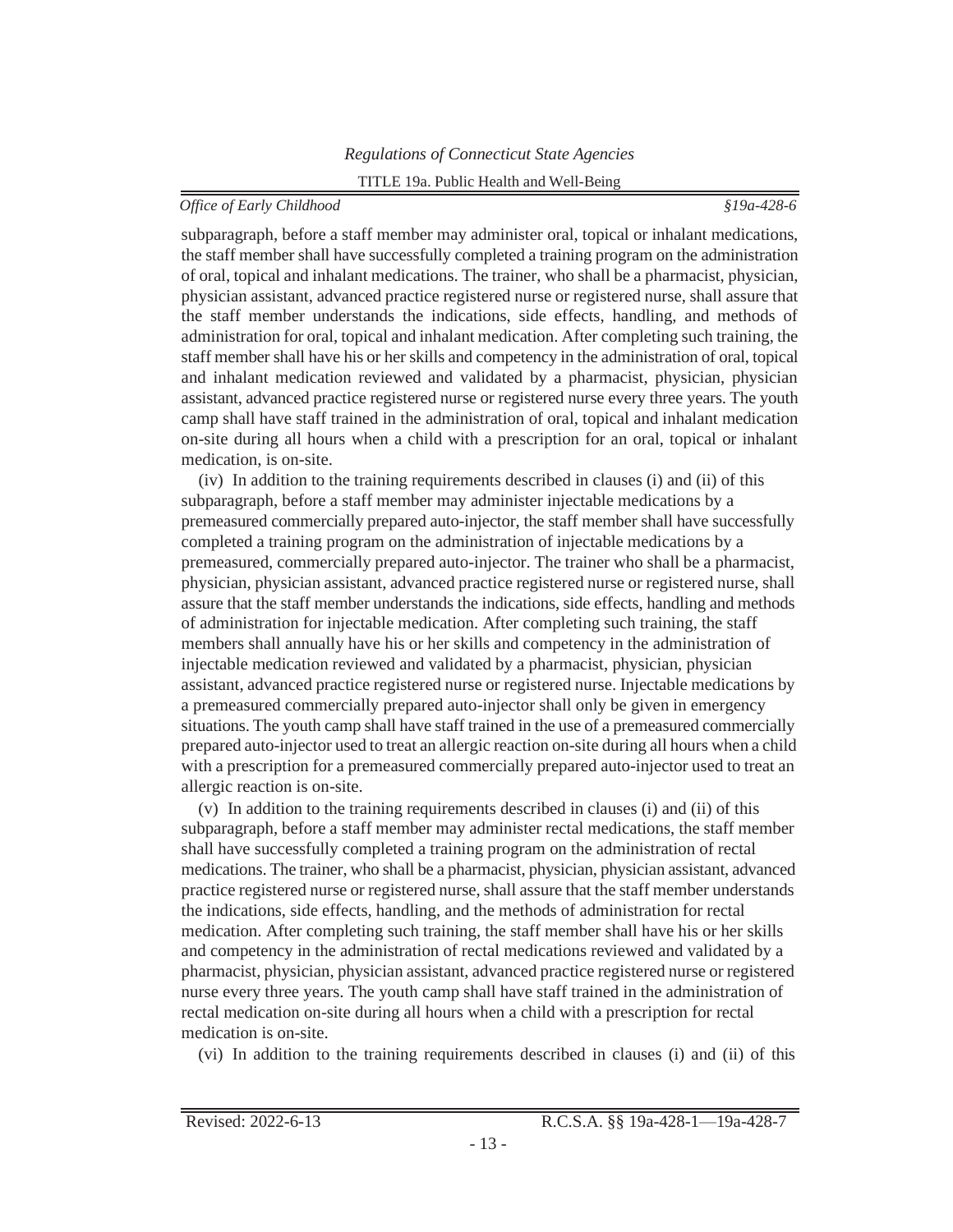subparagraph, before a staff member may administer injectable medications other than by a premeasured commercially prepared auto-injector, the staff member shall have successfully completed a training program on the administration of injectable medications other than by a premeasured commercially prepared auto-injector. The trainer, who shall be a pharmacist, physician, physician assistant, advanced practice registered nurse or registered nurse, shall assure that the staff member understands the indications, side effects, handling, and the methods of administration for injectable medication. After completing such training, the staff member shall have his or her skills and competency in the administration of injectable medication other than by a premeasured commercially prepared auto-injector reviewed and validated by a pharmacist, physician, physician assistant, advanced practice registered nurse or registered nurse every three years. The youth camp shall have staff trained in the administration of injectable medication other than by a premeasured commercially prepared auto-injector on-site during all hours when a child with a prescription for injectable medication other than by a premeasured commercially prepared auto-injector is on-site.

(vii) A staff member currently certified by the State of Connecticut Department of Developmental Services or the State of Connecticut Department of Children and Families to administer medications shall be considered qualified to administer medications for the modalities in which they have been trained at youth camps.

(B) Training Approval Documents and Training Outline

(i) Upon completion of the required training program or the review and validation of the required training, the pharmacist, physician, physician assistant, advanced practice registered nurse or registered nurse who conducted the training shall issue a written approval to each staff member who has demonstrated successful completion of the required training or the review and validation of the required training. Approval for the administration of oral, topical, inhalant, rectal medications and injectable medications other than by a premeasured commercially prepared auto-injector shall remain valid for three (3) years. Approval for the administration of injectable medications by a premeasured commercially prepared auto-injector shall be valid for one (1) year. A copy of the approval shall be on file at the youth camp for a period of three (3) years and shall be available to the Office upon request.

(ii) The written approval shall include:

(I) The full name, signature, title, license number, address and telephone number of the pharmacist, physician, physician assistant, advanced practice registered nurse or registered nurse who gave the training;

(II) The location and date(s) the training was given;

(III) A statement that the required curriculum areas listed in subparagraph (A) of this subdivision when applicable were successfully mastered, and indicating the route(s) of administration the trainee has been approved to administer;

(IV) The name, date of birth, address and telephone number of the staff member who completed the training successfully; and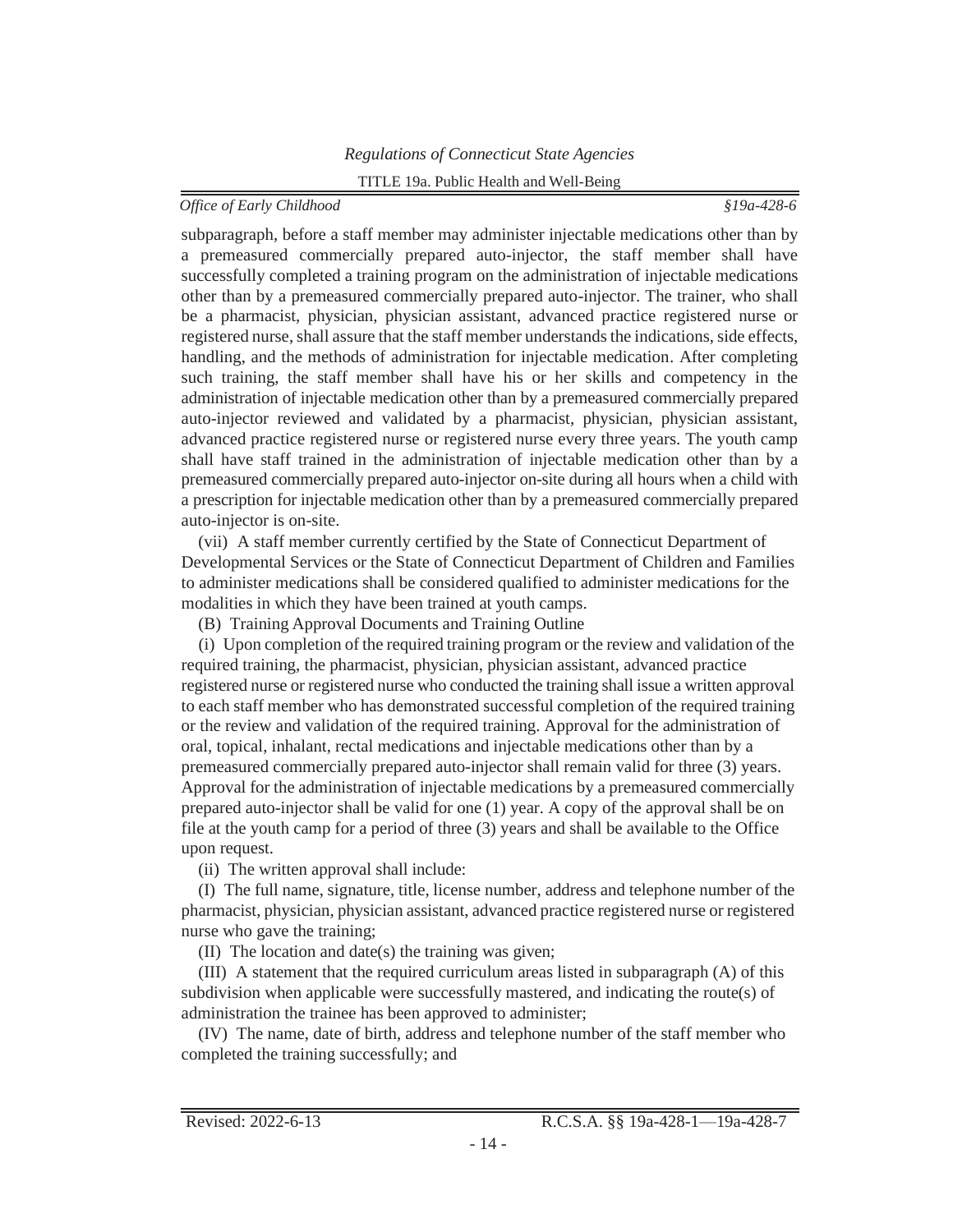*Office of Early Childhood §19a-428-6*

(V) The expiration date of the approval.

(iii) The trainer shall provide the trainee with an outline of the curriculum content, which verifiesthat all mandated requirements have been included in the training program. A copy of said outline shall be on file at the youth camp for a period of three (3) years for Office review. The Office may require at any time that the licensee obtain the full curriculum from the trainer for review by the Office.

(C) Order From An Authorized Prescriber and Parent's Permission

(i) Except for nonprescription topical medications described in subparagraph (A) of subdivision (1) of this subsection, no medication, prescription or nonprescription, shall be administered to a child without the written order of an authorized prescriber and the written permission of the child's parent which shall be on file at the youth camp. Such medications may include:

(I) Oral medications;

(II) Topical medications, including eye and ear preparations;

(III) Inhalant medications;

(IV) Injectable medications by a premeasured commercially prepared auto-injector, to a child with a medically diagnosed condition who may require emergency treatment;

(V) Rectal medications; or

(VI) Injectable medication other than by a premeasured commercially prepared autoinjector.

(ii) The written order from an authorized prescriber shall contain the following information which may be on the prescription label or on supplemental information provided by the authorized prescriber or pharmacist:

(I) The name, address and date of birth of the child;

(II) The date the medication order was written;

(III) The medication or drug name, dose and method of administration;

(IV) The time of the day the medication is to be administered;

(V) The date(s) the medication is to be started and ended as applicable;

(VI) Relevant side effects and the authorized prescriber's plan for management should they occur;

(VII) Notation if the medication is a controlled drug;

(VIII) Alisting of any allergies, reactions to, or negative interactions with foods or drugs;

(IX) Specific instructions from the authorized prescriber who orders the medication regarding how the medication is to be given;

(X) The name, address and telephone number of the parent;

(XI) The name, address and telephone number of the authorized prescriber ordering the drug; and

(XII) The authorized prescriber's signature.

(iii) If the authorized prescriber determines that the training of the staff member is inadequate to safely administer medication to a particular child, or that the means of administration of medication is not permitted under this subsection, that authorized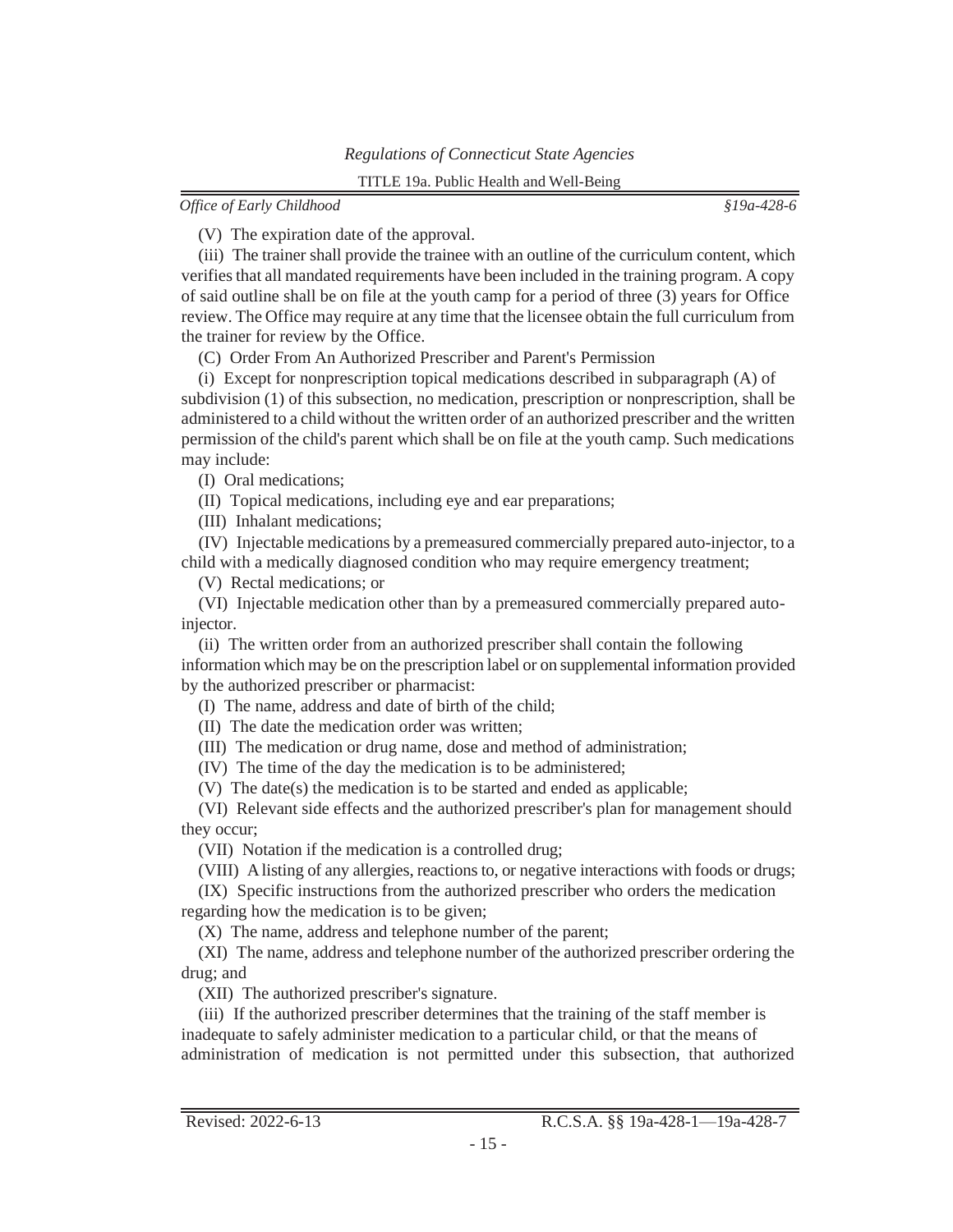prescriber may order that such administration be performed by licensed medical staff with the statutory authority to administer medications.

(iv) The staff member shall administer medication only in accordance with the written order of the authorized prescriber. The parent shall be notified immediately of a significant medication error or a medication error, and notified in writing not later than seventy-two hours after the medication error occurred, and the error shall be documented in the medication administration record. Significant medication errors shall also be reported immediately to the Office by telephone and in writing not later than the next business day.

(D) Required Medication Administration Records

(i) Except for nonprescription topical medications described in subparagraph (A) of subdivision (1) of this subsection, individual written medication administration records for each child shall be maintained, reviewed prior to administering each dose of medication and kept on file at the youth camp for at least two (2) years after the child is no longer enrolled in the youth camp. The medication administration record shall become part of the child's health record when the course of medication has ended.

(ii) The individual written medication administration record for each child shall include:

(I) The name, address, and date of birth of the child;

(II) The name, address, telephone number, signature and relationship to the child of the parent(s) giving permission for the administration of the medication by the staff member;

(III) The name of the medication;

(IV) The dosage ordered and method of administration;

(V) The date, time, and dosage at each administration;

(VI) The signature in ink of the staff member giving the medication at the time of each administration; and

(VII) Any refusal by the child in accepting the medication, and any follow-up action taken as a result of the refusal.

(iii) Medication errorsshall be logged and recorded in the individual written medication administration record of the child. The youth camp physician or advanced practice registered nurse shall review all logs of medication errors on a weekly basis. A written record of the review and any recommendations made shall be kept on file at the youth camp, in accordance with the provisions of this subparagraph.

(E) Storage and Labeling

(i) Medication shall be stored in the original child-resistant safety container. The container or packaging shall have a label which includes the following information:

(I) The child's name;

(II) The name of the medication;

(III) Directions for the medication's administration; and

(IV) The date of the prescription.

(ii) Except for nonprescription topical medications described in subparagraph (A) of subdivision (1) of this subsection, premeasured commercially prepared auto-injectors used to treat an allergic reaction, injectable equipment used to administer glucagon, a rectal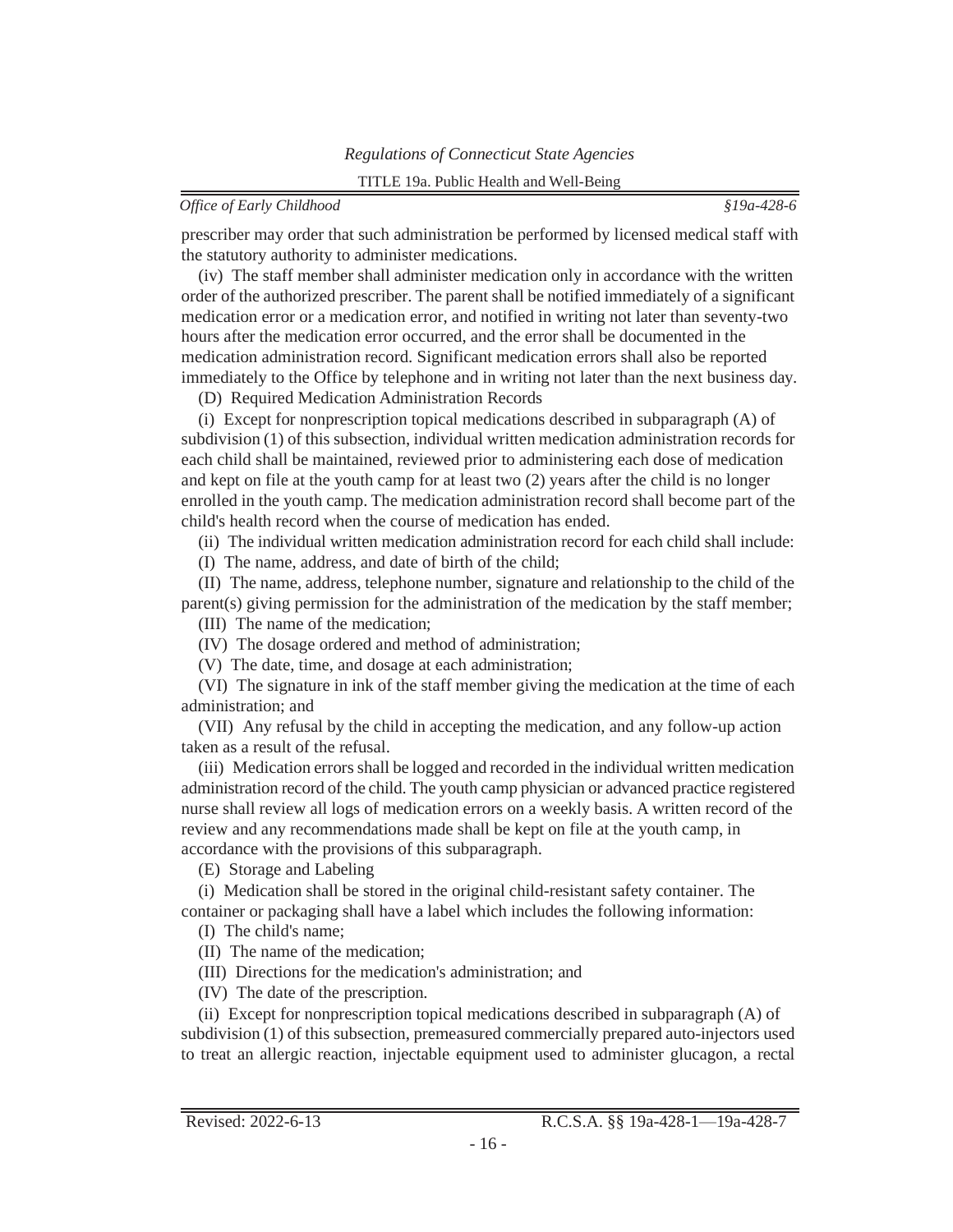## *Office of Early Childhood §19a-428-6*

medication used to control seizures, an inhalant medication used to treat asthma or over the counter medications prescribed as an emergent first line of defense medication against an allergic reaction or a diabetic reaction, medication shall be stored in a locked area or a locked container, in a refrigerator in keeping with the label or manufacturer's directions, away from food and inaccessible to children and unauthorized personnel. External and internal medications shall be stored separately from each other. Keys or the locking mechanism to the locked area or container shall be accessible only to personnel authorized to administer medication. Controlled drugs shall be stored in accordance with section 21a-262-10 of the Regulations of Connecticut State Agencies.

(iii) Equipment and medications prescribed to treat asthma, administer glucagon, control seizures, or as an emergent first line of defense medication against an allergic response or a diabetic reaction shall be stored in a safe manner, inaccessible to other children, to allow for quick access in an emergency.

(iv) All unused or expired medication, except for controlled drugs, shall be returned to the parent or disposed of by the youth camp director, or the youth camp director's designee, and in the presence of at least one witness, if it is not picked up after seven days after the camper's departure at the end of camp. The licensee shall contact the Department of Consumer Protection for direction on the proper method of disposing of a controlled drug, and shall carry out the direction as required. The licensee shall keep a written record of the contact made and direction received from the Department of Consumer Protection and the medications destroyed for three (3) years which shall be signed by the person disposing of the medication and the witness.

(F) Request For Special Medication Authorization

(i) The licensee may request to administer medication to a child attending the youth camp by a modality that is not specifically permitted under this subsection by submitting a written request to the Office including the following information:

(I) A written order from an authorized prescriber containing the information for the specific child set forth in clause (ii) of subparagraph (C) of this subdivision and a statement that the administration by the requested modality isthe only reasonable means of providing medication and that the administration must occur during hours of the child's attendance at the youth camp;

(II) A written training plan including the full name, signature, title, license number, address and telephone number of the physician, advanced practice registered nurse, physician assistant, registered nurse, or pharmacist who will provide the training, a detailed outline of the curriculum areas to be covered in the training, and a written statement by the authorized prescriber that the proposed training is adequate to assure that the medication will be administered safely and appropriately to the particular child;

(III) The name, date of birth, address and telephone number of the person(s) who shall participate in the training;

- (IV) Written permission from the child's parent; and
- (V) Any other information that the Office deems necessary to evaluate the request.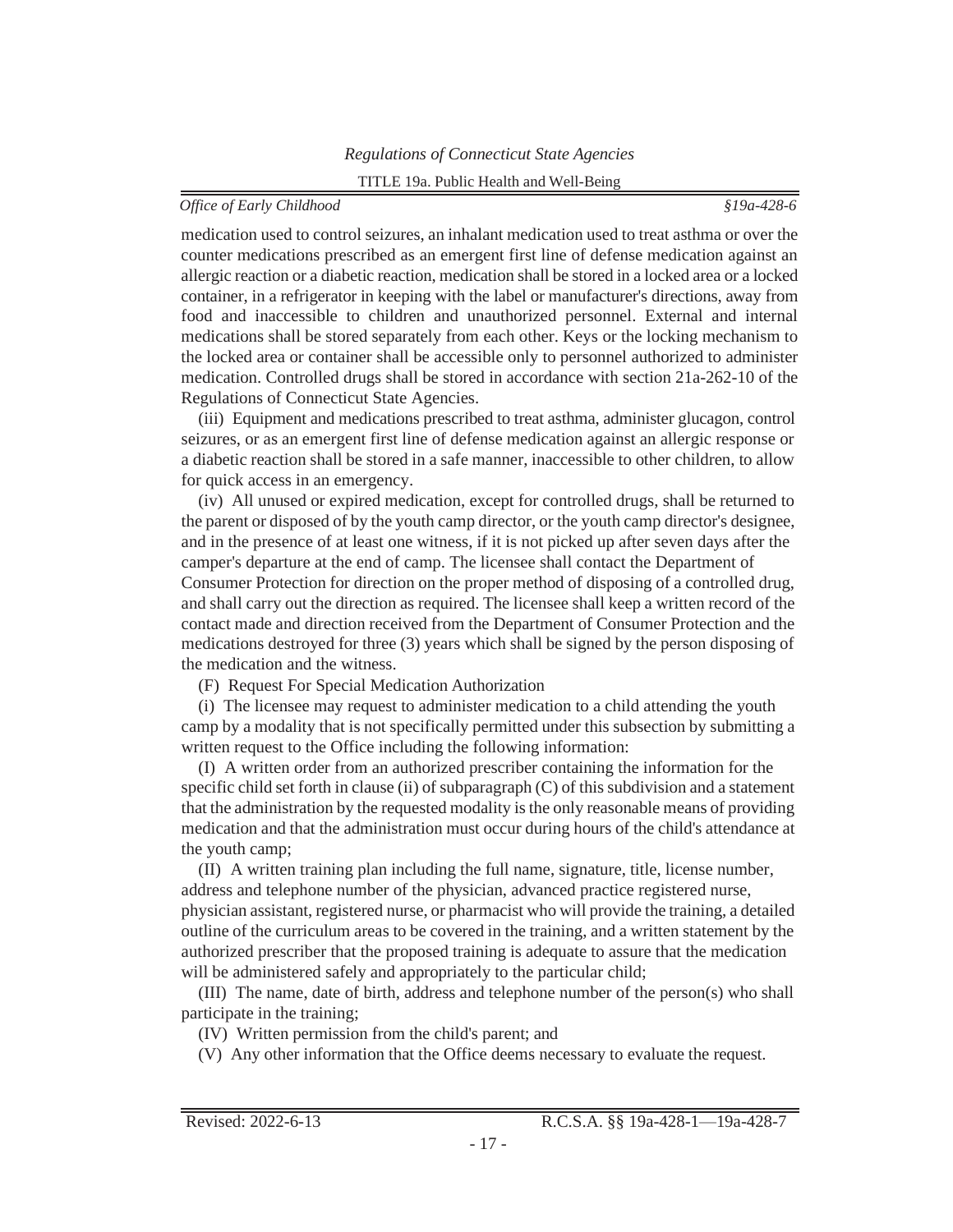(ii) After reviewing the submitted information, if the Office determines that the proposed administration of medication for the particular child can be provided in a manner to assure the health, welfare and safety of the child, it may grant the request. The Office may grant the request with any conditions or corrective measuresthe Office deems necessary to assure the health, safety and welfare of the child. The Office shall specify the curriculum that the training program shall cover and the expiration date of the authorization provided in granting the request. If the Office grants the request, no medication may be administered until after the proposed training program has been successfully completed and a written approval from the physician, advanced practice registered nurse, physician assistant, registered nurse or pharmacist who provided the training is submitted to the Office. Such written approval shall include:

(I) The full name, signature, title, license number, address and telephone number of the pharmacist, physician, advanced practice registered nurse, physician assistant, registered nurse or pharmacist who provided the training;

(II) The location and date(s) the training was given;

(III) A statement that the curriculum approved by the Office was successfully mastered by the participant. The statement shall also include the modality of administration of medication that the participant has been approved to administer; and

(IV) The name, date of birth, address and telephone number of the person(s) who successfully completed the training.

(iii) Unless otherwise specified in thissubdivision, copies of all documentation required under this subsection shall be maintained for a period of two (2) years at the youth camp. The requirements of subparagraphs (D) and (E) of this subdivision shall apply to the administration of medication authorized by request.

(b) Children enrolled at youth camps may self-administer medications with documented permission from the parent(s) and authorized prescriber. Children may request and receive assistance from staff in opening containers or packages or replacing lids. Medication to be self-administered shall be stored in accordance with subparagraph (E) of subdivision (2) of subsection (a) of this section.

(c) Notwithstanding any other provisions of the Regulations of Connecticut State Agencies, during a public health emergency declared by the Governor pursuant to section 19a-131a of the Connecticut General Statutes and if authorized by the Commissioner of Public Health via the emergency alert system or other communication system, a youth camp located within a 10-mile radius of the Millstone Power Station in Waterford, Connecticut shall permit designated staff members to distribute and administer potassium iodide to adults present or to a child in attendance at the youth camp during such emergency, provided that:

(1) Prior written consent has been obtained by the youth camp forsuch provision. Written consent forms shall be provided by the youth camp to the parent(s) of each minor child upon enrollment and to each new employee upon hire. Documentation demonstrating compliance with this subsection shall be kept at the youth camp;

(2) Each person providing consent has been advised in writing by the youth camp that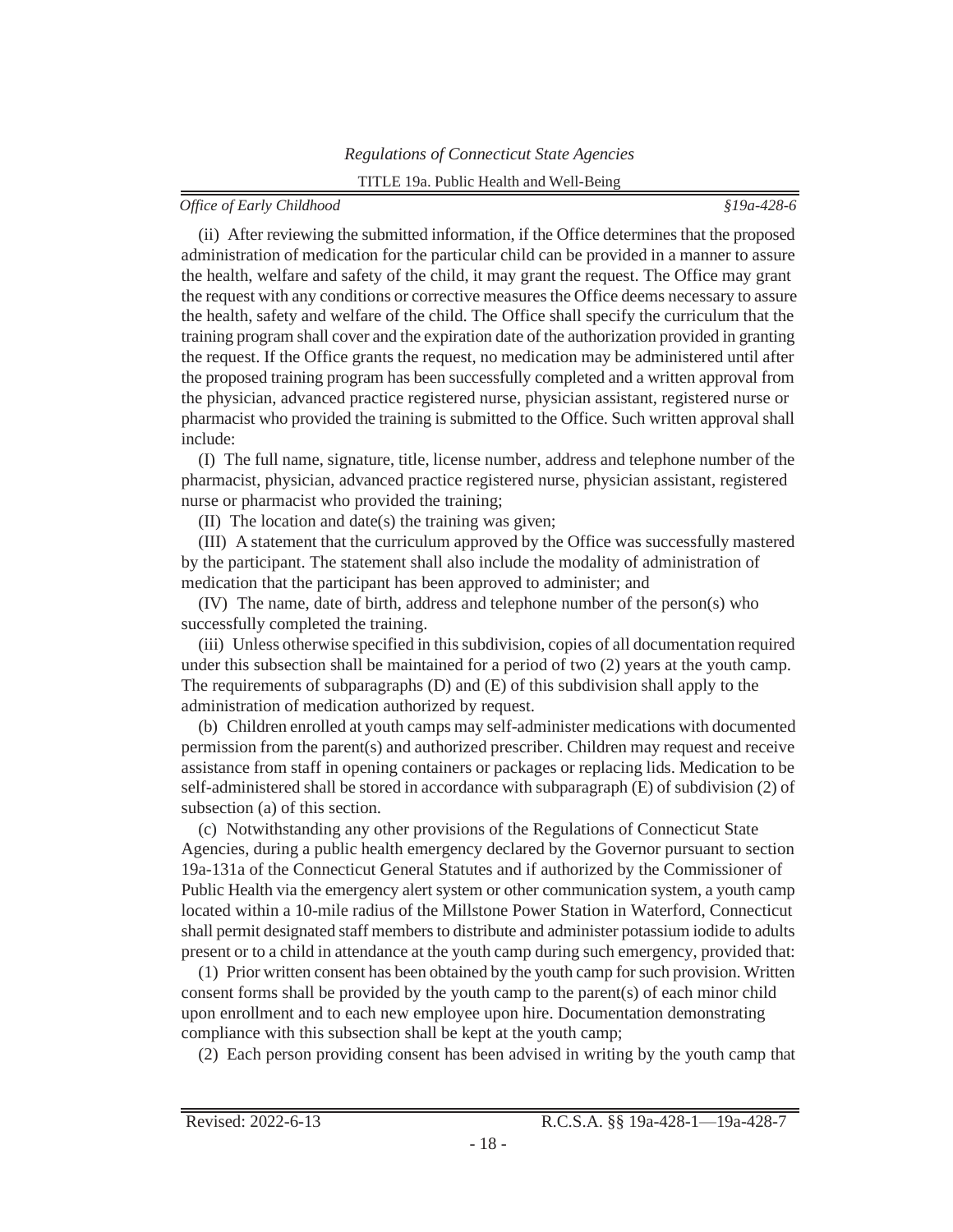<span id="page-30-0"></span>the ingestion of potassium iodide is voluntary;

(3) Each person providing consent has been advised in writing by the youth camp about the contraindications and the potential side effects of taking potassium iodide, which include:

(A) Persons who are allergic to iodine should not take potassium iodide;

(B) Persons with chronic hives, lupus, or other conditions with hypocomplementemic vasculitis should not take potassium iodide;

(C) Persons with Graves disease or people taking certain heart medications should talk to their physician before there is an emergency to decide whether or not to take potassium iodide; and,

(D) Side effects may include minor upset stomach or rash;

(4) Youth camps shall have designated staff members to distribute and administer potassium iodide to those individuals and minor children for whom prior written consent has been obtained. Such designated staff members shall be eighteen years of age or older and shall have been instructed by the youth camp in the administration of potassium iodide. Such instruction shall include, but is not limited to, the following:

(A) The proper use and storage of potassium iodide; and

(B) The recommended dosages of potassium iodide to be administered to children and adults as prescribed by the Food and Drug Administration; and

(5) Potassium iodide shall be stored in a locked storage area or container, inaccessible to children.

(Effective September 25, 2017; Amended June 13, 2022)

# **Sec. 19a-428-7. Monitoring of Diabetes**

(a) Policy and Procedures

(1) All youth camps at which designated staff members will be administering finger stick blood glucose tests shall have written policies and procedures governing the administration of fingerstick blood glucose teststo children diagnosed with diabetes mellitus. The policies and procedures shall include, but not be limited to, the following areas:

(A) Parental responsibilities;

- (B) Staff training and responsibilities;
- (C) Proper storage, maintenance, and disposal of test materials and supplies;

(D) Record keeping;

(E) Reporting test results, incidents, and emergenciesto the child's parent and the child's physician, physician assistant, or advanced practice registered nurse; and

(F) A location where the tests occur that is respectful of the child's privacy and safety needs.

(2) Said policies and procedures shall be available for review by the Office during inspections or upon demand.

(b) Training

(1) Prior to the administration of finger stick blood glucose tests, such designated staff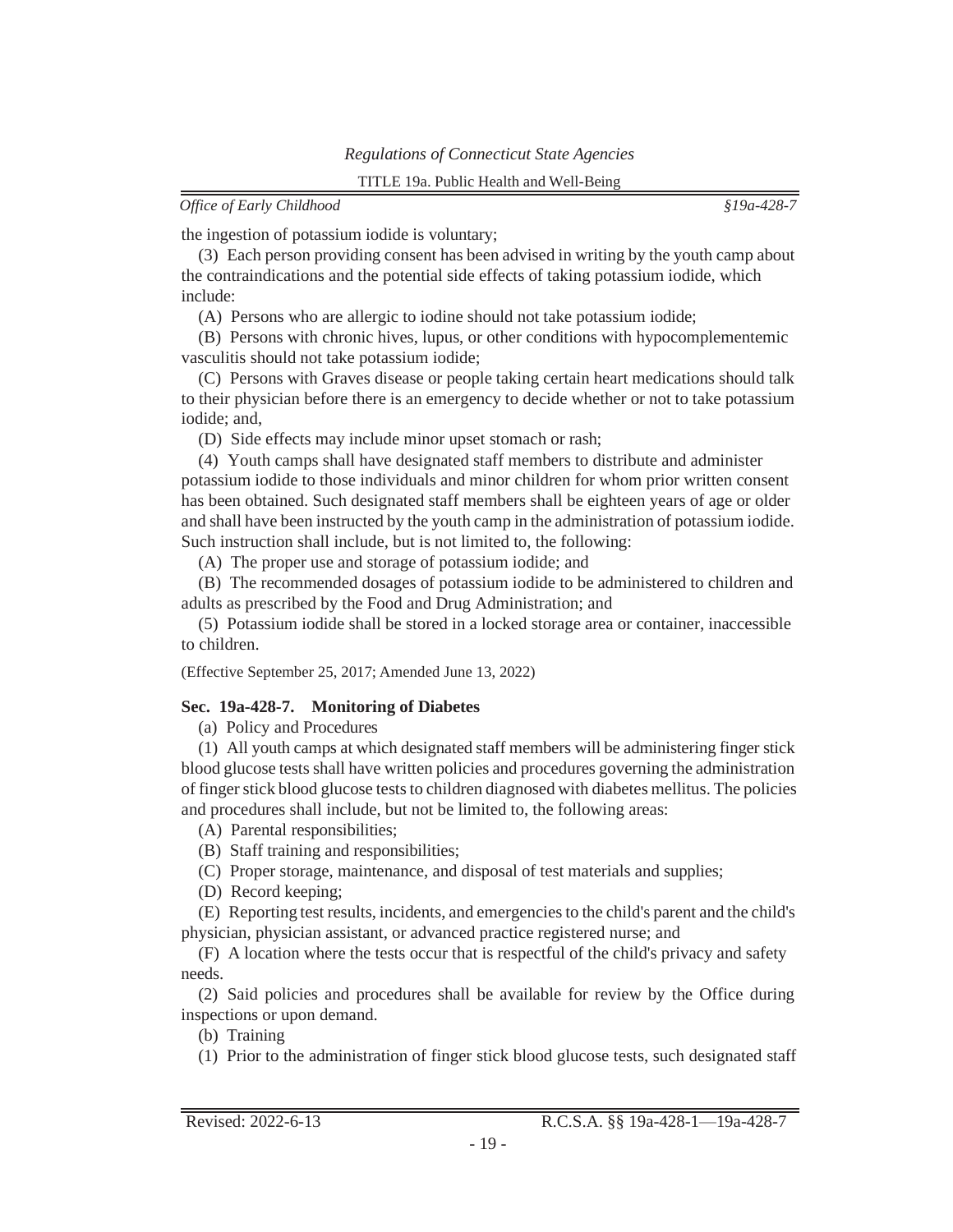members shall have completed the following training requirements:

(A) A first aid course described in subsection (a) of section 19a-428-5 of the Regulations of Connecticut State Agencies, as verified by a valid first aid certificate on file at the youth camp; and

(B) Additional training given by a pharmacist, physician, physician assistant, advanced practice registered nurse, registered nurse, certified emergency medical technician, or the child's parent according to written guidelines provided by the child's physician, physician assistant, or advanced practice registered nurse. The additional training shall include, but not be limited to:

(i) The proper use, storage and maintenance of the child's individual monitoring equipment;

(ii) Reading and correctly interpreting test results; and

(iii) Appropriate actions to take when test results fail to fall within specified ranges indicated in the written order from the child's physician, physician assistant, or advanced practice registered nurse.

(2) The training shall be updated at least every three years when a child with diabetes mellitus who requires finger stick blood glucose testing is present at the youth camp.

(A) Documentation that such designated staff members have been trained to administer finger stick blood glucose tests shall be in writing and kept at the youth camp for a period of three (3) years for review by the Office. Such documentation shall indicate:

(i) The subjects covered in training;

- (ii) The signature and title of the instructor;
- (iii) The signature and title of the trainee; and
- (iv) The date the training was given.
- (c) Administration of Finger Stick Blood Glucose Test

(1) Except as provided in subdivision (3) of this subsection, only designated staff members trained in accordance with subsection (b) of this section may administer the finger stick blood glucose test in youth camps. No staff member under eighteen years of age shall administer finger stick blood glucose tests to another person at a youth camp.

(2) Whenever a child diagnosed with diabetes mellitus has orders to receive finger stick blood glucose monitoring is enrolled and present at the youth camp, a designated staff member who has been trained to administer finger stick blood glucose testsshall be present at the youth camp.

(3) Upon the written authorization of the child's physician, physician assistant or advanced practice registered nurse, and the child's parent, a child may self-administer the finger stick blood glucose test under the direct supervision of a designated staff member who has met the training requirements in subsection (b) of this section.

(d) Equipment

(1) The child's parentshallsupply the licensee with the necessary equipment and supplies to meet the child's individual needs. Such equipment and supplies shall include, but not be limited to, the following items: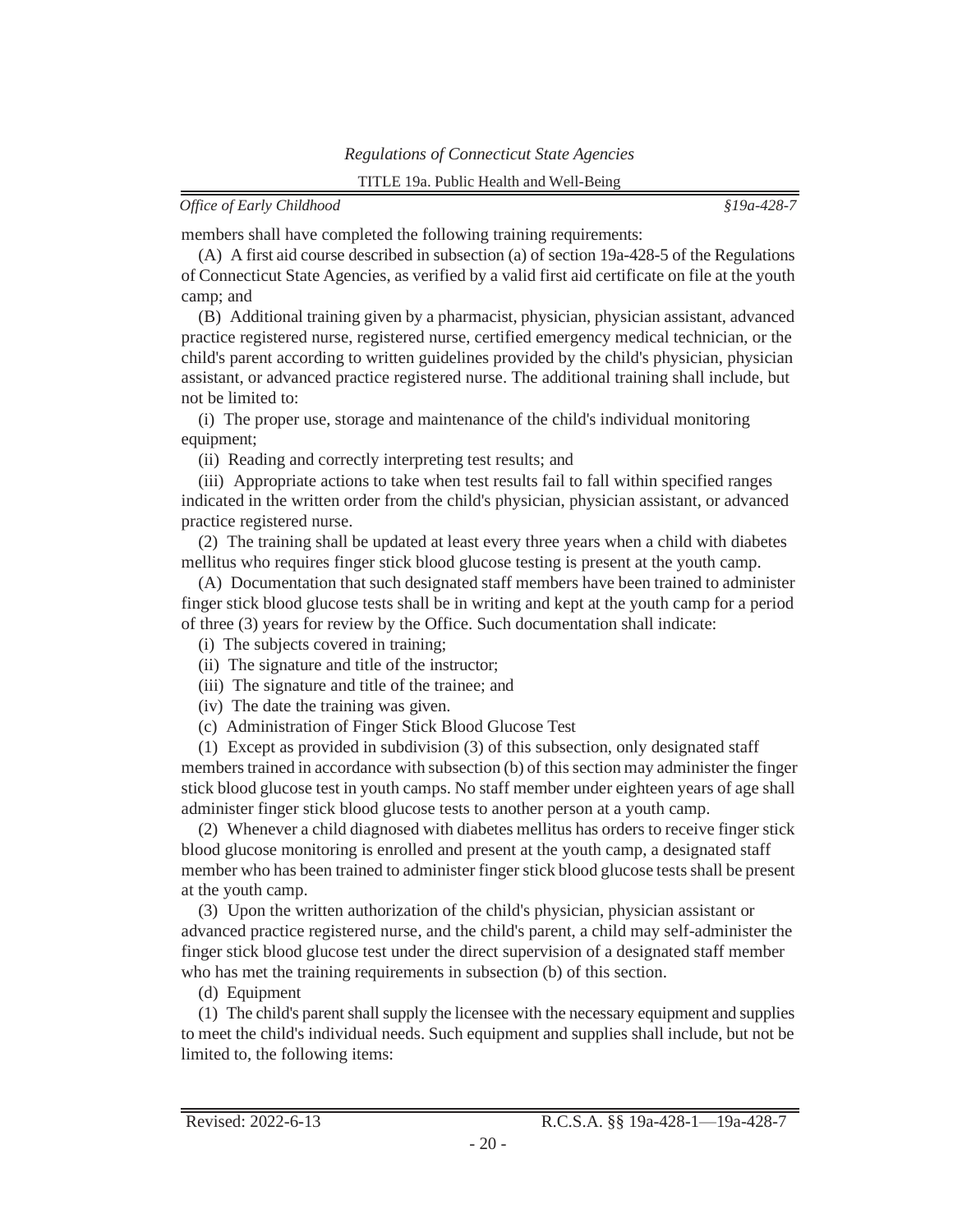(A) The child's blood glucose meter and strips;

(B) An appropriate retracting lancing device used in accordance with infection control procedures;

(C) Tissues or cotton balls; and

(D) Fast acting carbohydrates to be given to the child as indicated in the written order from the child's physician, physician assistant, or advanced practice registered nurse for hypoglycemia.

(2) Such equipment and supplies shall be labeled with the child's name and shall remain in a locked storage area when not in use.

(3) The licensee shall obtain a signed agreement from the child's parent that the parent agrees to check and maintain the child's equipment in accordance with manufacturer's instructions, restock supplies, and remove material to be discarded from the facility. All materials to be discarded shall be kept locked until it is given to the child's parent for disposal. The youth camp may dispose of medical waste if it has a contract with a medical waste disposal contractor, in accordance with local, state, and federal laws.

(e) Record Keeping

(1) The licensee shall keep the following records at the youth camp as part of the child's medical record, and shall update them annually or when there is any change in the information:

(A) A current, written ordersigned and dated by the child's physician, physician assistant, or advanced practice registered nurse indicating:

(i) The child's name;

(ii) The diagnosis of diabetes mellitus;

(iii) The type of blood glucose monitoring test required;

(iv) The test schedule;

(v) The target ranges for test results;

(vi) Specific actions to be taken and carbohydrates to be given when test results fall outside specified ranges;

(vii) Diet requirements and restrictions;

(viii) Any requirements for monitoring the child's recreational activities; and

(ix) Conditionsrequiring immediate notification of the child's parent, emergency contact, the child's physician, physician assistant, or advanced practice registered nurse.

(B) An authorization form signed by the child's parent which includes the following information:

(i) The child's name;

(ii) The parent's name;

(iii) The parent's address;

(iv) The parent's cell phone numbers and telephone numbers at home and at work;

(v) Two adult, emergency contact people including names, addresses and telephone numbers;

(vi) The names of the staff member(s) designated to administer finger stick blood glucose